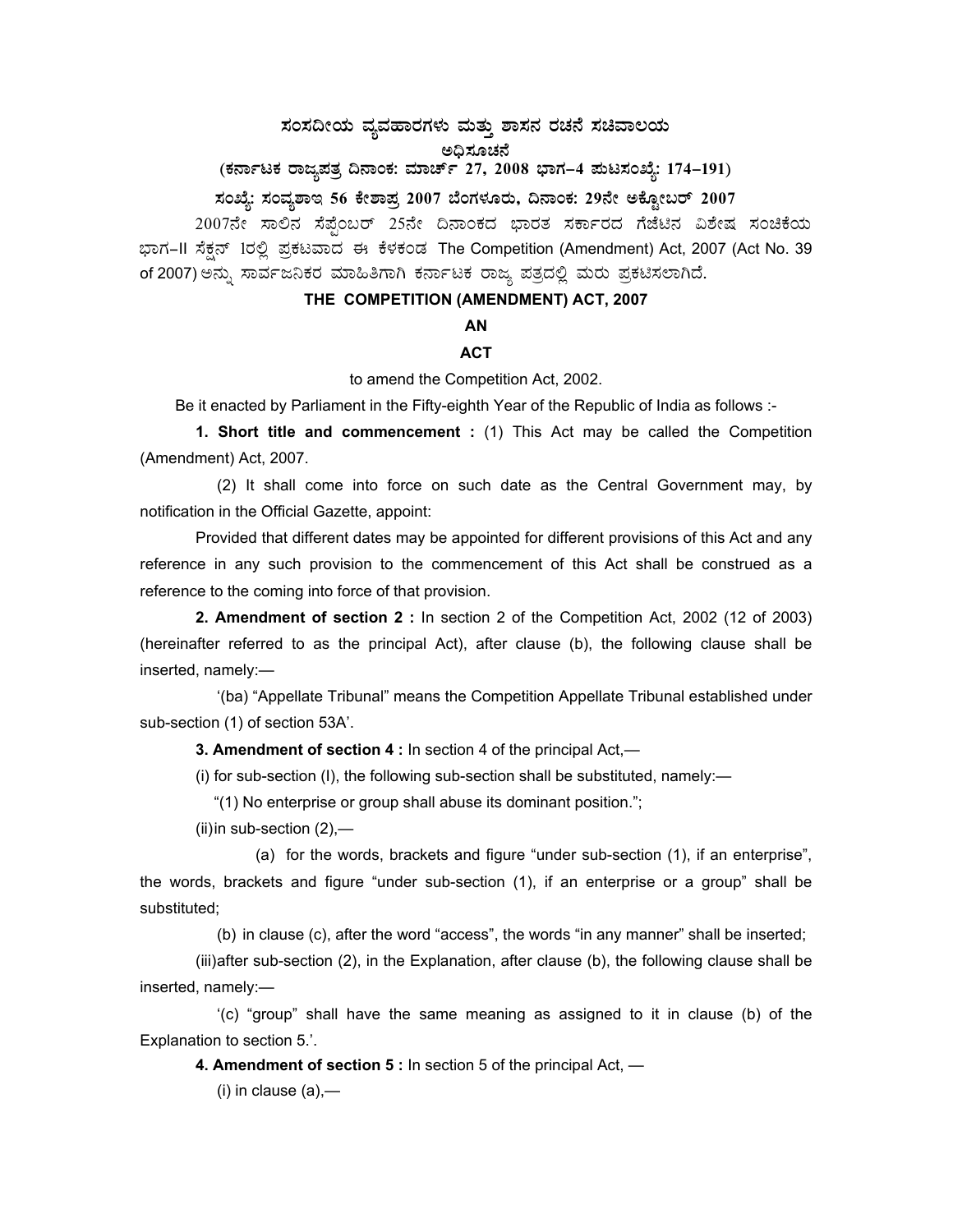(a) in sub-clause (i), for item (B), the following item shall be substituted, namely:—

 "(B) in India or outside India, in aggregate, the assets of the value of more than five hundred million US dollars, including at least rupees five hundred crores in India, or turnover more than fifteen hundred million US dollars, including at least rupees fifteen hundred crores in India; or";

(b) in sub-clause (ii) for item (B), the following item shall be substituted, namely:—

 "(B) in India or outside India, in aggregate, the assets of the value of more than two billion US dollars, including at least rupees five hundred crores in India, or turnover more than six billion US dollars, including at least rupees fifteen hundred crores in India; or";

(ii) in clause (b),—

(a) in sub-clause (i), for item (B), the following item shall be substituted, namely:—

 "(B) in India or outside India, in aggregate, the assets of the value of more than five hundred million US dollars, including at least rupees five hundred crores in india, or turn over more than fifteen hundred million US dollars, including at least rupees fifteen hundred crores in India; or";

(b) in sub-clause (ii), for item (B), the following item shall be substituted, namely:—

 "(B) in India or outside India, in aggregate, the assets of the value of more than two billion US dollars, including at least rupees five hundred crores in India, or turn over more than six billion US dollars, including at least rupees fifteen hundred crores in India; or";

(iii) in clause  $(c)$ ,—

(a) in sub-clause (i), for item (B), the following item shall be substituted, namely:—

 "(B) in India or outside India, in aggregate, the assets of the value of more than five hundred million US dollars, including at least rupees five hundred crores in India, or turn over more than fifteen hundred million US dollars, including at least rupees fifteen hundred crores in India; or";

(b) in sub-clause (ii), for item (B), the following item shall be substituted, namely:—

 "(B) in India or outside India, in aggregate, the assets of the value of more than two billion US dollars, including at least rupees five hundred crores in India, or turn over more than six billion US dollars, including at least rupees fifteen hundred crores in India.".

**5. Amendment of section 6.** : In section 6 of the principal Act, in sub-section (2),—

(a) for the words "may, at his or its option,", the word "shall" shall be substituted;

(b) for the words "seven days", the words "thirty days" shall be substituted;

(c) after sub-section (2), the following sub-section shall be inserted, namely:—.

 "(2A) No combination shall come into effect until two hundred and ten days have passed from the day on which the notice has been given to the Commission under sub-section (2) or the Commission has passed orders under section 31, whichever is earlier.".

 **6. Substitution of new section for section 8 :** For section 8 of the principal Act, the following section shall be substituted, namely:—

 **"8. Composition of Commission:** (1) The Commission shall consist of a Chairperson and not less than two and not more than six other Members to be appointed by the Central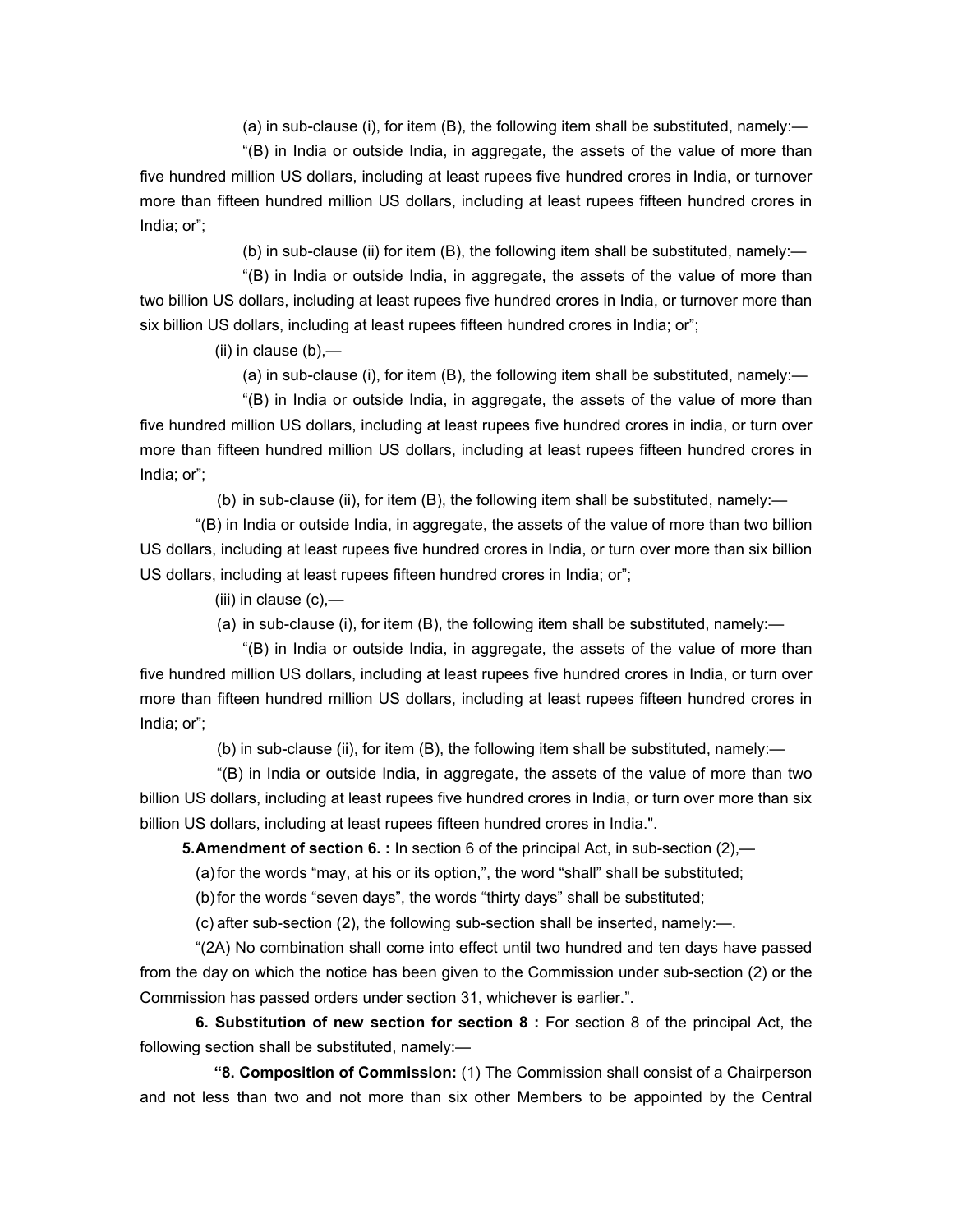Government.

 (2) The Chairperson and every other Member shall be a person of ability, integrity and standing and who has special knowledge of, and such professional experience of not less than fifteen years in, international trade, economics, business, commerce, law, finance, accountancy, management, industry, public affairs or competition matters, including competition law and policy, which in the opinion of the Central Government, may be useful to the Commission.

(3) The Chairperson and other Members shall be whole-time Members.".

 **7. Substitution of new section for section 9 :** For section 9 of the principal Act, the following section shall be substituted, namely:—

 **"9. Selection Committee for Chairperson and Members of Commission :** (1) The Chairperson and other Members of the Commission shall be appointed by the Central Government from a panel of names recommended by a Selection Committee consisting of—

(a) the Chief Justice of India or his nominee…………………………..Chairperson;

(b) the Secretary in the Ministry of Corporate Affairs…………………Member;

(c) the Secretary in the Ministry of Law and Justice………………….Member;

 (d) two experts of repute who have special knowledge of, and professional experience in international trade, economics, business, commerce, law, finance, accountancy, management, industry, public affairs or competition matters including competition law and policy……………….Members.

 (2) The term of the Selection Committee and the manner of selection of panel of names shall be such as may be prescribed.".

 **8. Amendment of section 10 :** In section 10 of the principal Act, in sub-section (1), for the proviso, the following proviso shall be substituted, namely:—

 "Provided that the Chairperson or other Members shall not hold office as such after he has attained the age of sixty-five years.".

 **9. Amendment of section 12 :** In section 12 of the principal Act, for the words "one year", the words "two years" shall be substituted.

**10. Substitution of new section for section 13 :** For section 13 of the principal Act, the following section shall be substituted, namely:—

 **"13. Administrative powers of Chairperson:** The Chairperson shall have the powers of general superintendence, direction and control in respect of all administrative matters of the Commission:

 Provided that the Chairperson may delegate such of his powers relating to administrative matters of the Commission, as he may think fit, to any other Member or officer of the Commission.".

 **11. Amendment of section 16 :** In section 16 of the principal Act, —

(a) for sub-section (1), the following sub-sections shall be substituted, namely:  $\overline{\phantom{a}}$ 

 "(1) The Central Government may, by notification, appoint a Director General for the purposes of assisting the Commission in conducting inquiry into contravention of any of the provisions of this Act and for performing such other functions as are, or may be, provided by or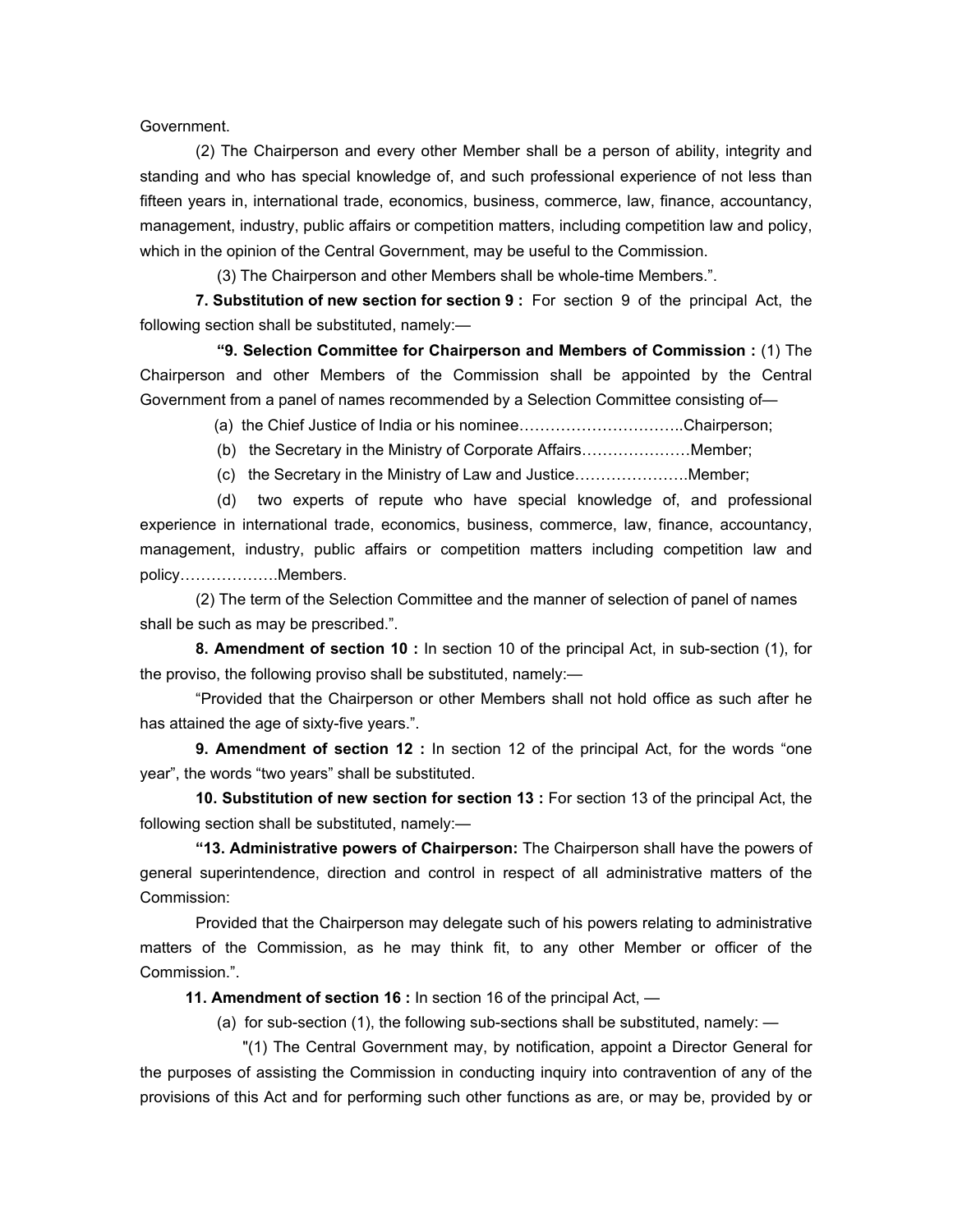under this Act.

 (1A) The number of other Additional, Joint, Deputy or Assistant Directors General or such officers or other employees in the office of Director General and the manner of appointment of such Additional, Joint, Deputy or Assistant Directors General or such officers or other employees shall be such as may be prescribed.";

 (b) in sub-section (2), for the words "such other advisers, consultants and officers,", the words "such officers or other employees," shall be substituted;

 (c) in sub-sections (3) and (4), for the words "such other advisers, consultants or officers,", the words "such officers or other employees," shall be substituted.

 **12. Substitution of new section for section 17 :** For section 17 of the principal Act, the following section shall be substituted, namely: —

**"17. Appointment of Secretary, experts, professionals and officers and other employees of Commission:** (1) The Commission may appoint a Secretary and such officers and other employees as it considers necessary for the efficient performance of its functions under this Act.

 (2) The salaries and allowances payable to and other terms and conditions of service of the Secretary and officers and other employees of the Commission and the number of such officers and other employees shall be such as may be prescribed.

 (3) The Commission may engage, in accordance with the procedure specified by regulations, such number of experts and professionals of integrity and outstanding ability, who have special knowledge of, and experience in, economics, law, business or such other disciplines related to competition, as it deems necessary to assist the Commission in the discharge of its functions under this Act.".

 **13. Amendment of section 19 :** In section 19 of the principal Act, in sub-section (1), in clause (a), for the words "receipt of a complaint,", the words "receipt of any information, in such manner and" shall be substituted.

 **14. Amendment of section 20 :** In section 20 of the principal Act, in sub-section (2), the words, brackets and figures "or upon receipt of a reference under sub-section (1) of section 21" shall be omitted.

 **15. Amendment of section 21 :** In section 21 of the principal Act,—

(a) in sub-section (1), the following proviso shall be inserted, namely:—

 "Provided that any statutory authority, may, suo motu, , make such a reference to the Commission.";

(b) for sub-section  $(2)$ , the following sub-section shall be substituted, namely:  $-$ 

 "(2) On receipt of a reference under sub-section (1), the Commission shall give its opinion, within sixty days of receipt of such reference, to such statutory authority which shall consider the opinion of the Commission and thereafter, give its findings recording reasons therefor on the issues referred to in the said opinion.".

 **16. Insertion of new section 21A. :** After section 21 of the principal Act, the following section shall be inserted, namely:-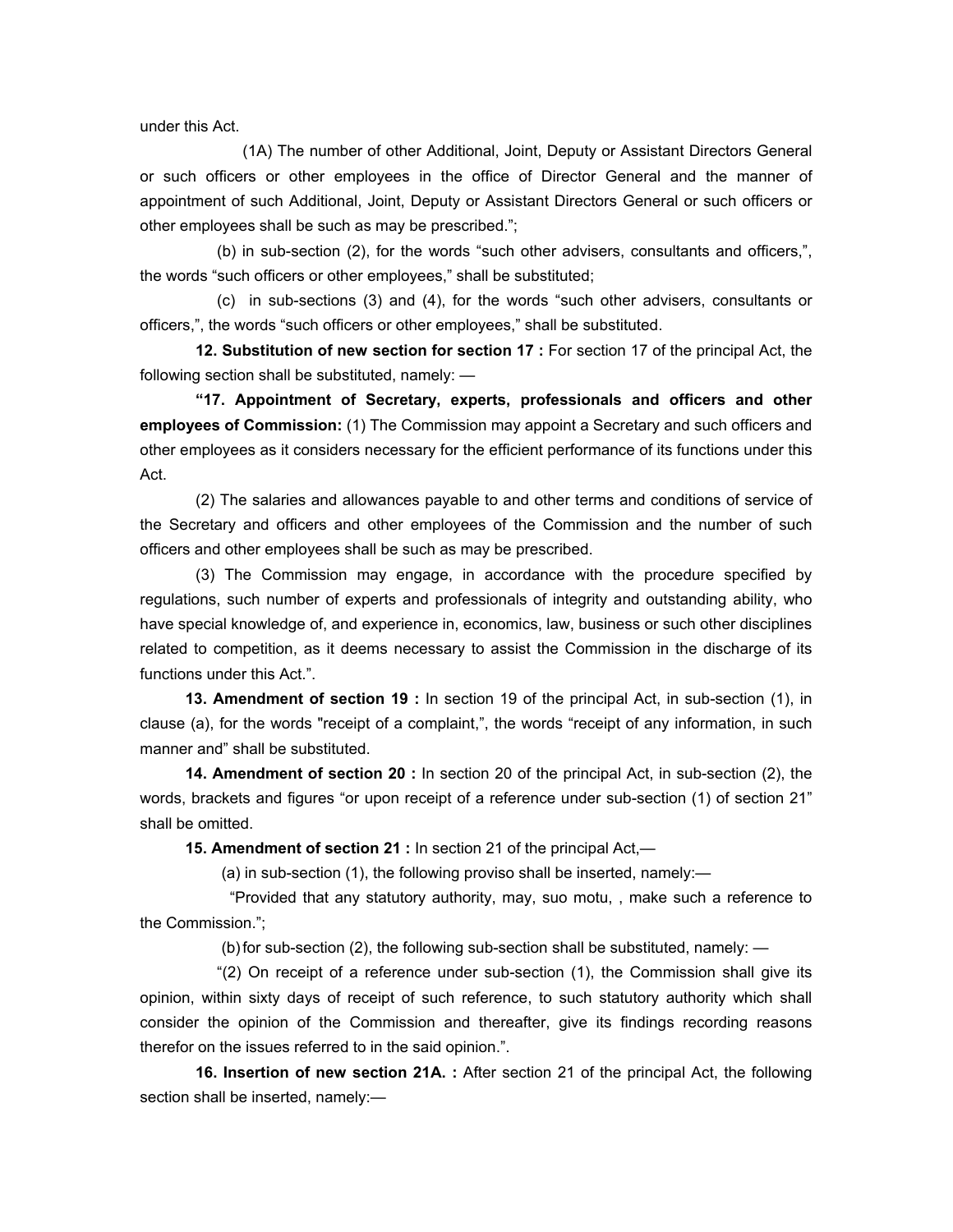**"21A. Reference by Commission:** (1) Where in the course of a proceeding before the Commission an issue is raised by any party that any decision which, the Commission has taken during such proceeding or proposes to take, is or would be contrary to any provision of this Act whose implementation is entrusted to a statutory authority, then the Commission may make a reference in respect of such issue to the statutory authority:'

 Provided that the Commission, may, suo motu, make such a reference to the statutory authority.

 (2) On receipt of a reference under sub-section (1), the statutory authority shall give its opinion, within sixty days of receipt of such reference, to the Commission which shall consider the opinion of the statutory authority, and thereafter give its findings recording reasons therefor on the issues referred to in the said opinion.".

 **17. Substitution of new section for section 22 :** For section 22 of the principal Act, the following section shall be substituted, namely:—

**"22. Meetings of Commission:** (1) The Commission shall meet at such times and such places, and shall observe such rules of procedure in regard to the transaction of business at its meetings as may be provided by regulations.

 (2) The Chairperson, if for any reason, is unable to attend a meeting of the Commission, the senior-most Member present at the meeting, shall preside at the meeting.

 (3) All questions which come up before any meeting of the Commission shall be decided by a majority of the Members present and voting, and in the event of an equality of votes, the Chairperson or in his absence, the Member presiding, shall have a second or casting vote:

Provided that the quorum for such meeting shall be three Members.".

 **18. Omission of section 23, 24 and 25 :** Sections 23,24 and 25 of the principal Act shall be omitted.

 **19. Substitution of new section for section 26 :** For section 26 of the principal Act, the following section shall be substituted, namely: —

**"26. Procedure for inquiry under secton 19:** (1) On receipt of a reference from the Central Government or a State Government or a statutory authority or on its own knowledge or information received under section 19, if the Commission is of the opinion that there exists a prima facie case, it shall direct the Director General to cause an investigation to be made into the matter:

 Provided that if the subject matter of an information received is, in the opinion of the Commission, substantially the same as or has been covered by any previous information received, then the new information may be clubbed with the previous information.

 (2) Where on receipt of a reference from the Central Government or a State Government or a statutory authority or information received under section 19, the Commission is of the opinion that there exists no prima facie case, it shall close the matter forthwith and pass such orders as it deems fit and send a copy of its order to the Central Government or the State Government or the statutory authority or the parties concerned, as the case may be.

(3) The Director General shall, on receipt of direction under sub-section (1), submit a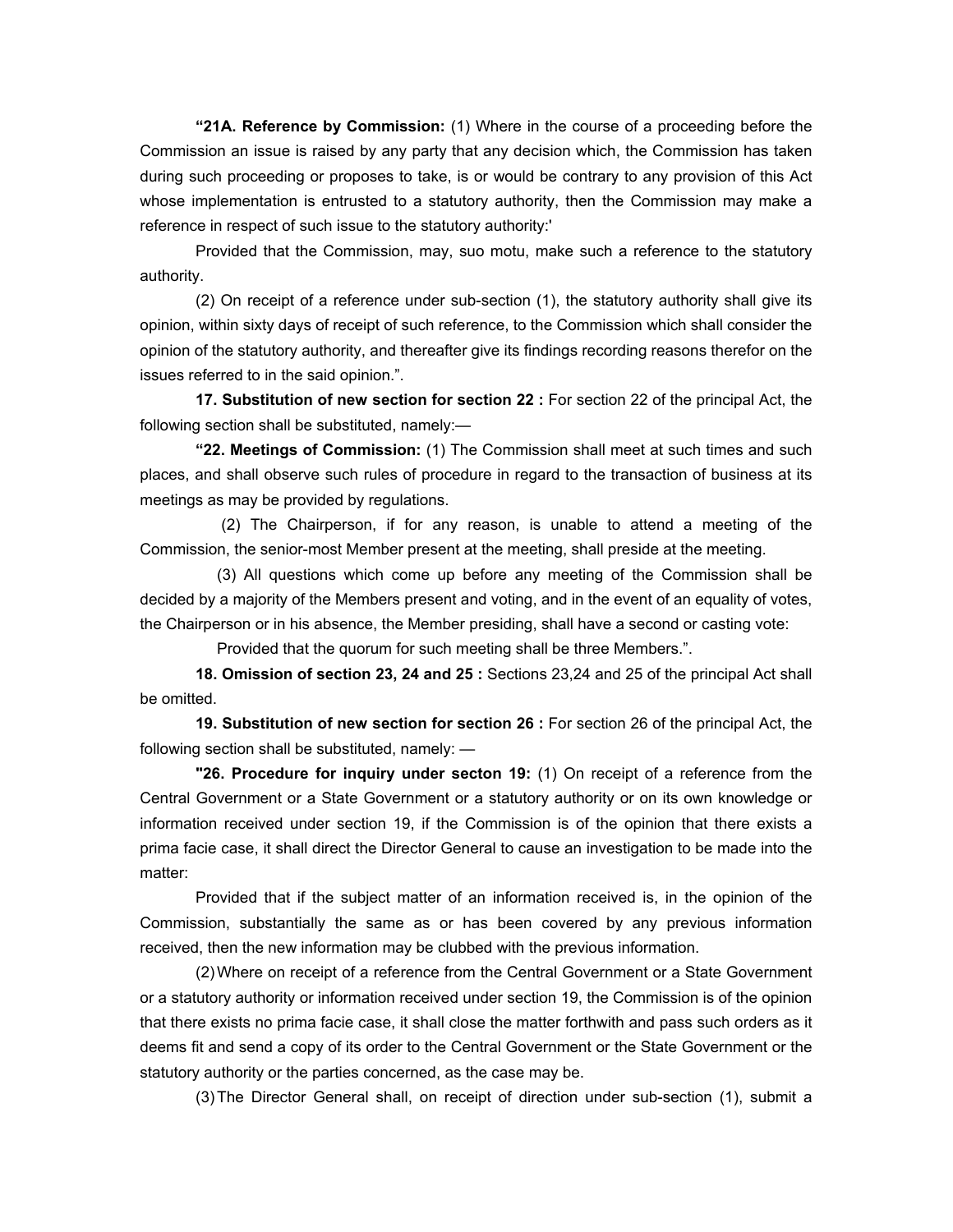report on his findings within such period as may be specified by the Commission.

 (4) The Commission may forward a copy of the report referred to in sub-section (3) to the parties concerned:

 Provided that in case the investigation is caused to be made based on a reference received from the Central Government or the State Government or the statutory authority, the Commission shall forward a copy of the report referred to in sub-section (3) to the Central Government or the State Government or the statutory authority, as the case may be.

 (5) If the report of the Director General referred to in sub-section (3) recommends that there is no contravention of the provisions of this Act, the Commission shall invite objections or suggestions from the Central Government or the State Government or the statutory authority or the parties concerned, as the case may be, on such report of the Director General.

 (6) if, after consideration of the objections or suggestions referred to in sub-section (5), if any, the Commission agrees with the recommendation of the Director General, it shall close the matter forthwith and pass such orders as it deems fit and communicate its order to the Central Government or the State Government or the statutory authority or the parties concerned, as the case may be.

 (7) if, after consideration of the objections or suggestions referred to in sub-section (5), if any, the Commission is of the opinion that further investigation is called for, it may direct further investigation in the matter by the Director General or cause further inquiry to be made in the matter or itself proceed with further inquiry in the matter in accordance with the provisions of this Act.

 (8) If the report of the Director General referred to in sub-section (3) recommends that there is contravention of any of the provisions of this Act, and the Commission is of the opinion that further inquiry is called for, it shall inquire into such contravention in accordance with the provisions of this Act.".

 **20. Amendment of section 27 :** In section 27 of the principal Act,—

(i) in clause (b), for the proviso, the following proviso shall be substituted, namely:—

 "Provided that in case any agreement referred to in section 3 has been entered into by a cartel, the Commission may impose upon each producer, seller, distributor, trader or service provider included in that cartel, a penalty of up to three times of its profit for each year of the continuance of such agreement or ten per cent of its turnover for each year of the continuance of such agreement, whichever is higher.";

(ii) clauses (c) and (f) shall be omitted;

 (iii) in clause (g), for the word "order", the words "order or issue such directions" shall be substituted;

(iv) after clause (g), the following proviso shall be inserted, namely:—

 "Provided that while passing orders under this section, if the Commission comes to a finding, that an enterprise in contravention to section 3 or section 4 of the Act is a member of a group as defined in clause (b) of the Explanation to section 5 of the Act, and other members of such a group are also responsible for, or have contributed to, such a contravention, then it may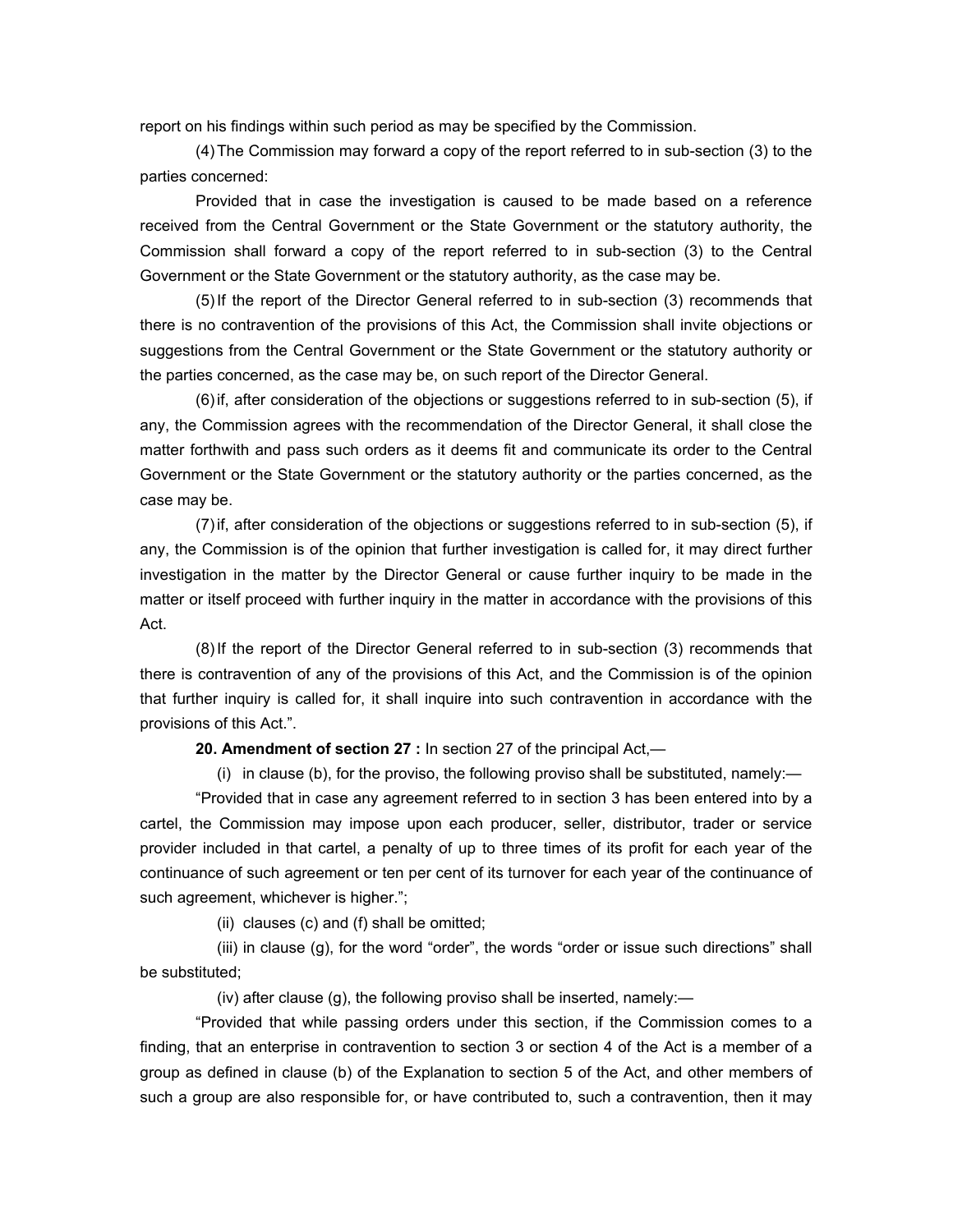pass orders, under this section, against such members of the group.".

 **21. Amendment of section 28 :** In section 28 of the principal Act,—

 (a) in sub-section (1), for the words, brackets, letter and figures "Central Government, on recommendation under clause (f) of section 27", the word "Commission" shall be substituted;

(b) clause (d) of sub-section (2) shall be omitted.

 **22. Amendment of section 29 :** In section 29 of the principal Act, —

 (a) in sub-section (1), after the words "Where the Commission is of the", the words "prima facie" shall be inserted;

(b) after sub-section (1), the following sub-section shall be inserted, namely:—

 "(1A) After receipt of the response of the parties to the combination under sub-section (1), the Commission may call for a report from the Director General and such report shall be submitted by the Director General within such time as the Commission may direct. ";

 (c) in sub-section (2), after the words "parties to the combination", the words, brackets, figure and letter "or the receipt of the report from Director General called under subsection (IA), whichever is later" shall be inserted.

 **23. Substitution of new section for section 30:** For section 30 of the principal Act, the following section shall be substituted, namely: —

 **"30. Procedure in case of notice under sub-section (2) of section 6:** Where any person or enterprise has given a notice under sub-section (2) of section 6, the Commission shall examine such notice and form its prima facie opinion as provided in sub-section (1) of section 29 and proceed as per provisions contained in that section.

 **24. Amendment of section 31 :** In section 31 of the principal Act, in sub-section (11),—

 (a) for the words, brackets and figures "ninety working days from the date of publication referred to in sub-section (2) of section 29", the words, brackets and figures "two hundred and ten days from the date of notice given to the Commission under sub-section (2) of section 6" shall be substituted;

 (b) in the Explanation, for the words "ninety working" the words "two hundred and ten" shall be substituted.

**25. Amendment of section 32 :** In section 32 of the principal Act, after clause (f), —

(a) after the words "have power to inquire", the words and figures "in accordance with the provisions contained in sections 19, 20, 26, 29 and 30 of the Act" shall be inserted;

 (b) after the words "relevant market in India", occurring at the end, the words "and pass such orders as it may deem fit in accordance with the provisions of this Act" shall be inserted.

 **26. Substitution of new section for section 33 :** For section 33 of the principal Act, the following section shall be substituted, namely: —

**"33. Power to issue interim orders:** Where during an inquiry, the Commission is satisfied that an act in contravention of sub-section (1) of section 3 or sub-section (1) of section 4 or section 6 has been committed and continues to be committed or that such act is about to be committed, the Commission may, by order, temporarily restrain any party from carrying on such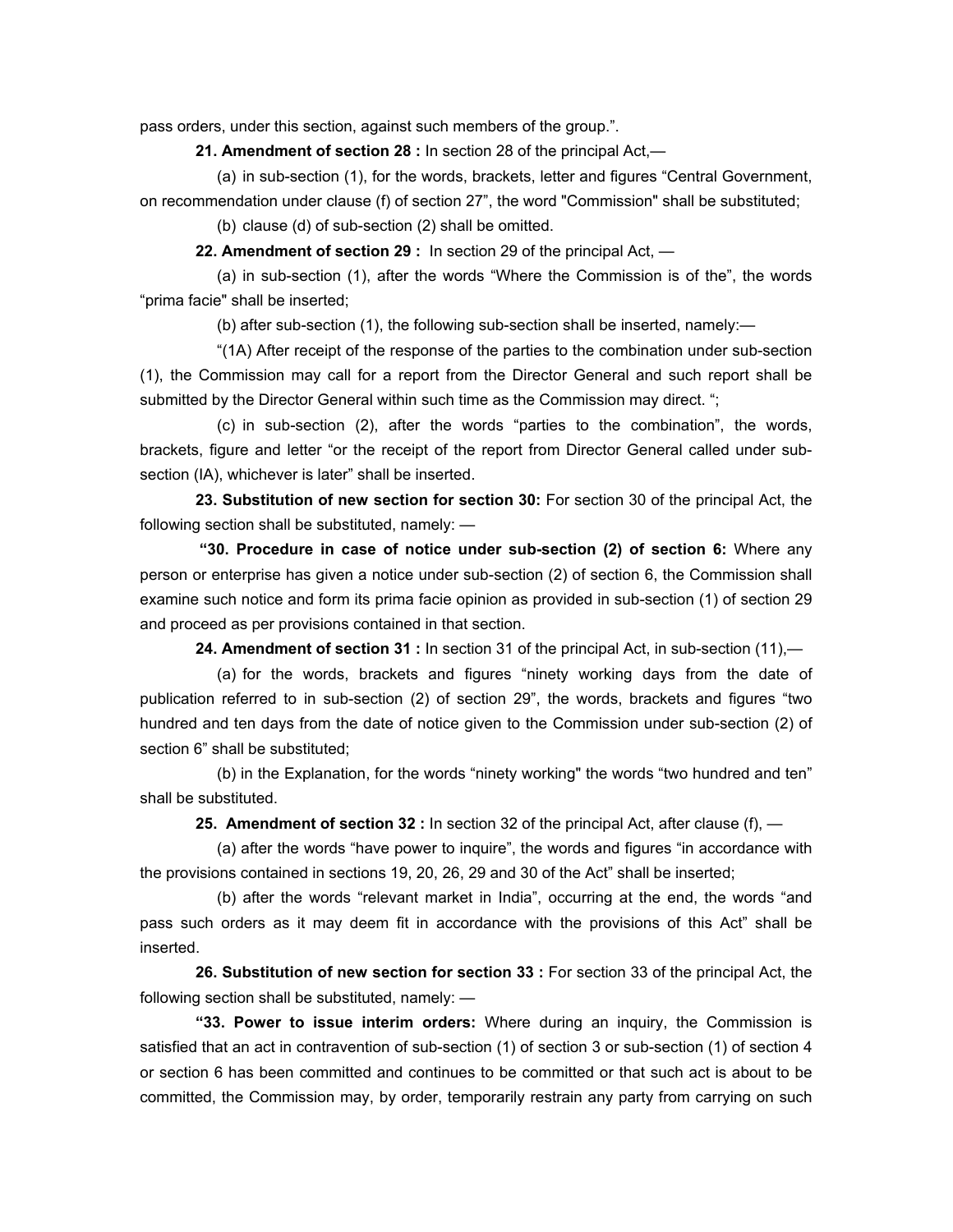act until the conclusion of such inquiry or until further orders, without giving notice to such party, where it deems it necessary.".

 **27. Omission of section 34 :** Section 34 of the principal Act shall be omitted.

 **28. Amendment of section 35 :** In section 35 of the principal Act, for the words "complainant or defendant", the words "person or an enterprise" shall be substituted.

 **29. Substitution of new section for section 36 :** For section 36 of the principal Act, the following section shall be substituted, namely: —

 **"36. Power of Commission to regulate its own procedure :** (1) In the discharge of its functions, the Commission shall be guided by the principles of natural justice and, subject to the other provisions of this Act and of any rules made by the Central Government, the Commission shall have the powers to regulate its own procedure.

 (2) The Commission shall have, for the purposes of discharging its functions under this Act, the same powers as are vested in a Civil Court under the Code of Civil Procedure, 1908, (5 of 1908) while trying a suit, in respect of the following matters, namely: —

 (a) summoning and enforcing the attendance of any person and examining him on oath;

(b) requiring the discovery and production of documents;

(c) receiving evidence on affidavit;

(d) issuing commissions for the examination of witnesses or documents;

 (e) requisitioning, subject to the provisions of sections 123 and 124 of the Indian Evidence Act, 1872, (1 of 1872) any public record or document or copy of such record or document from any office.

 (3) The Commission may call upon such experts, from the fields of economics, commerce, accountancy, international trade or from any other discipline as it deems necessary, to assist the Commission in the conduct of any inquiry by it.

(4) The Commission may direct any person —

 (a) to produce before the Director General or the Secretary or an officer authorised by it, such books or other documents in the custody or under the control of such person so directed as may be specified or described in the direction, being documents relating to any trade, the examination of which may be required for the purposes of this Act-;

 (b) to furnish to the Director General or the Secretary or any other officer authorised by it, as respects the trade or such other information as may be in his possession in relation to the trade carried on by such person as may be required for the purposes of this Act.".

 **30. Omission of section 37 :** Section 37 of the principal Act shall be omitted.

**31. Substitution of new section for section 39 :** For section 39 of the principal Act, the following section shall be substituted, namely:-

**"39. Execution of orders of Commission imposing monetary penalty:** (1) If a person fails to pay any monetary penalty imposed on him under this Act, the Commission shall proceed to recover such penalty in such manner as may be specified by the regulations.

(2) In a case where the Commission is of the opinion that it would be expedient to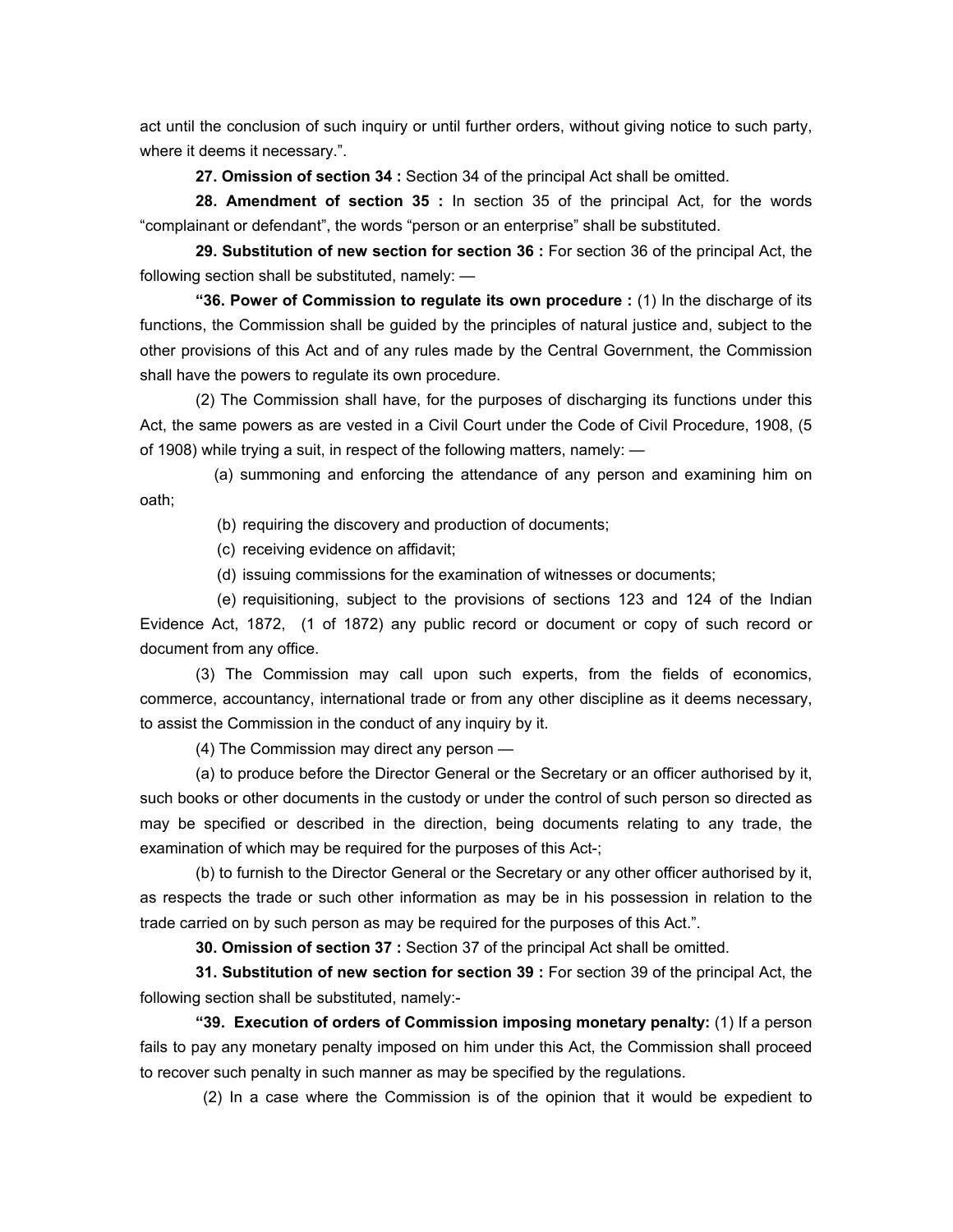recover the penalty imposed under this Act in accordance with the provisions of the Income-tax Act, 1961, (43 of 1961) it may make a reference to this effect to the concerned income-tax authority under that Act for recovery of the penalty as tax due under the said Act.

 (3) Where a reference has been made by the Commission under sub-section (2) for recovery of penalty, the person upon whom the penalty has been imposed shall be deemed to be the assessee in default under the Income-tax Act, 1961 (43 of 1961) and the provisions contained in sections 221 to 227, 228A, 229, 231 and 232 of the said Act and the Second Schedule to that Act and any rules made there under shall, in so far as may be, apply as if the said provisions were the provisions of this Act and referred to sums by way of penalty imposed under this Act instead of to income-tax and sums imposed by way of penalty, fine and interest under the income-tax Act, 1961 and to the Commission instead of the Assessing Officer.

 **Explanation 1.-** Any reference to sub-section (2) or sub-section (6) of section 220 of the Income-tax Act, 1961, (43 of 1961) in the said provisions of that Act or the rules made thereunder shall be construed as references to sections 43 to 45 of this Act.

 **Explanation 2. -** The Tax Recovery Commissioner and the Tax Recovery Officer referred to in the Income-tax Act, 1961 (43 of 1961) shall be deemed to be the Tax Recovery Commissioner and the Tax Recovery Officer for the purposes of recovery of sums imposed by way of penalty under this Act and reference made by the Commission under sub-section (2) would amount to drawing of a certificate by the Tax Recovery Officer as far as demand relating to penalty under this Act.

 **Explanation 3.-** Any reference to appeal in Chapter XVIID and the Second Schedule to the Income-tax Act, 1961, (43 of 1961) shall be construed as a reference to appeal before the Competition Appellate Tribunal under section 53B of this Act.".

 **32. Omission of section 40 :** Section 40 of the principal Act shall be omitted.

 **33. Amendment of section 41 :** In section 41 of the principal Act, the following Explanation shall be inserted, namely:—

**'Explanation.—** For the purposes of this section,—

 (a) the words "the Central Government" under section 240 of the Companies Act, 1956 (1 of 1956) shall be construed as "the Commission";

 (b) the word "Magistrate" under section 240A of the Companies Act 1956 (1 of 1956) shall be construed as "the Chief Metropolitan Magistrate, Delhi".'.

**34. Substitution of new section for section 42 :** For section 42 of the principal Act, the following section shall be substituted namely: —

 **"42. Contravention of orders of Commission :** (1) The Commission may cause an inquiry to be made into compliance its orders or directions made in exercise of its powers under the Act.

 (2) If any person, without reasonable cause, fails to comply with the orders or directions of the Commission issued under sections 27, 28, 31, 32, 33, 42A and 43A of the Act, he shall be punishable with fine which may extend to rupees one lakh for each day during which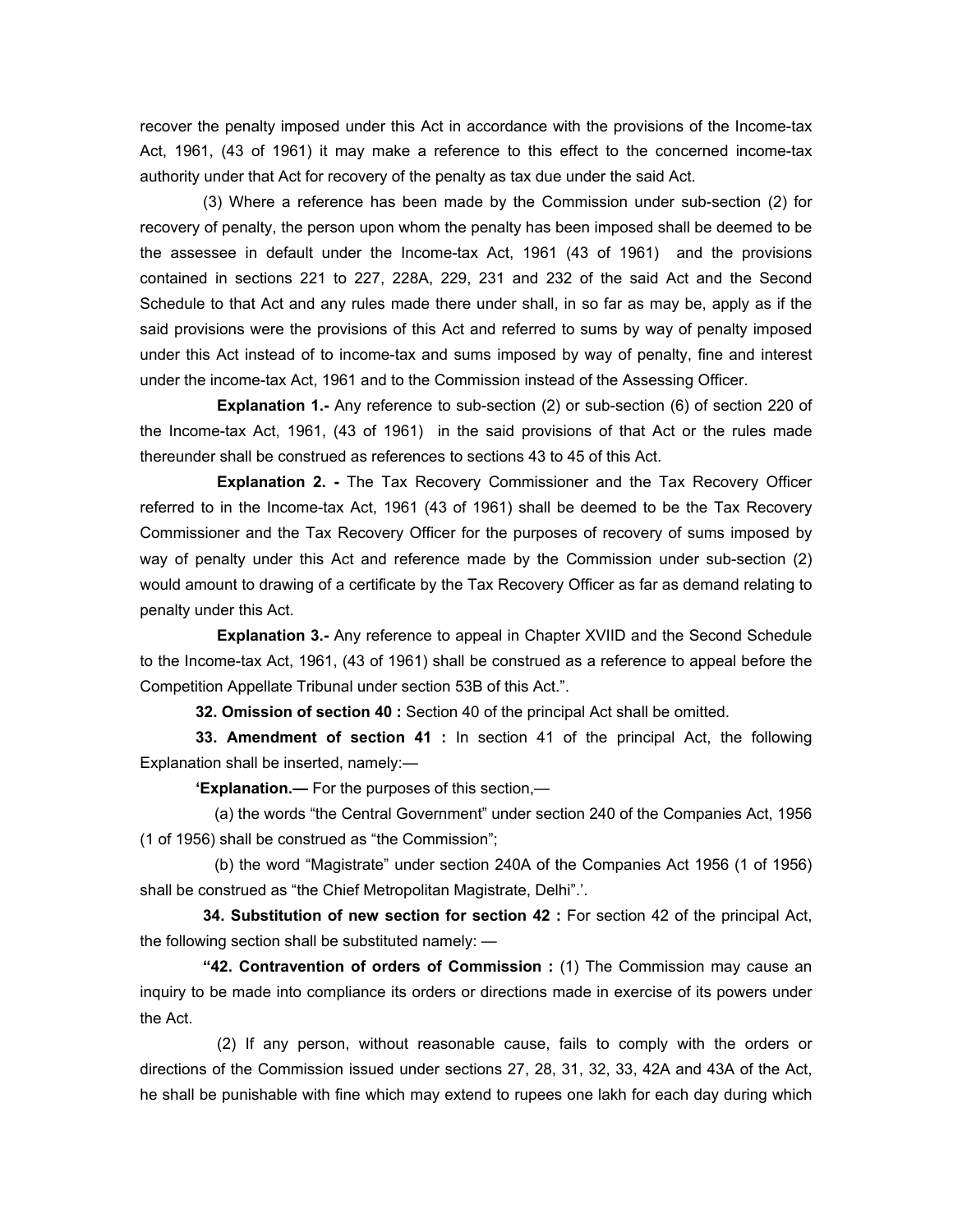such non-compliance occurs, subject to a maximum of rupees ten crore, as the Commission may determine.

 (3) If any person does not comply with the orders or directions issued, or fails to pay the fine imposed under sub-section (2), he shall, without prejudice to any proceeding under section 39, be punishable with imprisonment for a term which may extend to three years, or with fine which may extend to rupees twenty-five crore, or with both, as the Chief Metropolitan Magistrate, Delhi may deem fit:

 Provided that the Chief Metropolitan Magistrate, Delhi shall not take cognizance of any offence under this section save on a complaint filed by the Commission or any of its officers authorised by it.".

 **35. Insertion of new section 42 A :** After section 42 of the principal Act, the following section shall be inserted, namely:-

**"42A. Compensation in case of contravention of orders of Commission:** Without prejudice to the provisions of this Act, any person may make an application to the Appellate Tribunal for an order for the recovery of compensation from any enterprise for any loss or damage shown to have been suffered, by such person as a result of the said enterprise violating directions issued by the Commission or contravening, without any reasonable ground, any decision or order of the Commission issued under sections 27,28,31,32 and 33 or any condition or restriction subject to which any approval, sanction, direction or exemption in relation to any matter has been accorded, given, made or granted under this Act or delaying in carrying out such orders or directions of the Commission.".

 **36. Substitution of new section for section 43 :** For section 43 of the principal Act, the following section shall be substituted, namely:—

 **"43. Penalty for failure to comply with directions of Commission and Director General:** If any person fails to comply, without reasonable cause, with a direction given by —

(a) the Commission under sub-sections (2) and (4) of section 36; or

 (b) the Director General while exercising powers referred to in sub-section (2) of section 41

such person shall be punishable with fine which may extend to rupees one Iakh for each day during which such failure continues subject to a maximum of rupees one crore, as may be determined by the Commission."

 **37. Insertion of new section 43 A :** After section 43 of the principal Act, the following section shall be inserted, namely:

 **"43A Power to impose penalty for non-furnishing of information on combinations :** If any person or enterprise who fails to give notice to the Commission under sub-section (2) of section 6, the Commission shall impose on such person or enterprise a penalty which may extend to one per cent. of the total turnover or the assets, whichever is higher, of such a combination.".

**38. Amendment of section 45 :** In section 45 of the principal Act, for sub-section (1), the following sub-section shall be substituted, namely:—

"(1) Without prejudice to the provisions of section 44, if a person, who furnishes or is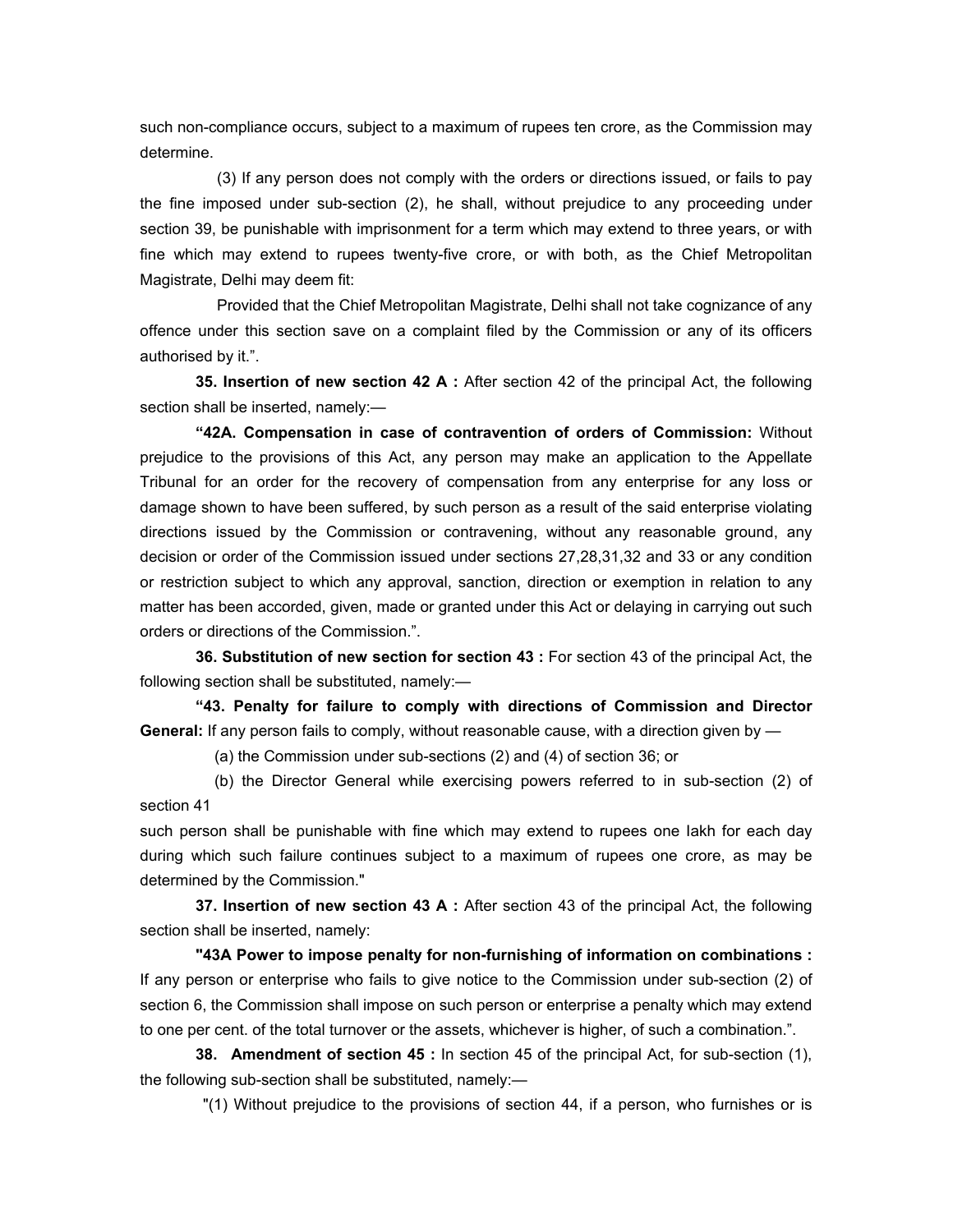required to furnish under this Act any particulars, documents or any information,-

 (a) makes any statement or furnishes any document which he knows or has reason to believe to be false in any material particular; or

(b) omits to state any material fact knowing it to be material; or

 (c) wilfully alters, suppresses or destroys any document which is required to be furnished as aforesaid, such person shall be punishable with fine which may extend to rupees one crore as may be determined by the Commission.".

 **39. Amendment of section 46 :** In section 46 of the principal Act, —

(a) for the first proviso, the following proviso shall be substituted, namely:—

 "Provided that lesser penalty shall not be imposed by the Commission in cases where the report of investigation directed under section 26 has been received before making of such disclosure.";

(b) in the second proviso, for the word "first", the word "has" shall be substituted;

(c) after the second proviso, the following proviso shall be inserted, namely:—

 "Provided also that lesser penalty shall not be imposed by the Commission if the person making the disclosure does not continue to cooperate with the Commission till the completion of the proceedings before the Commission.".

 **40. Amendment of section 49 :** In section 49 of the principal Act,—

(a) for sub-section (1), the following sub-section shall be substituted, namely:—

 "(1) The Central Government may, in formulating a policy on competition (including review of laws related to competition) or on any other matter, and a State Government may, in formulating a policy on competition or on any other matter, as the case may be, make a reference to the Commission for its opinion on possible effect of such policy on competition and on the receipt of such a reference, the Commission shall, within sixty days of making such reference, give its opinion to the Central Government, or the State Government, as the case may be, which may thereafter take further action as it deems fit.";

 (b) in sub-section (2), after the words "Central Government", the words "or the State Government, as the case may be," shall be inserted;

(c) in sub-section (3), the words ", as may be prescribed," shall be omitted.

 **41. Amendment of section 51 :** In section 51 of the principal Act, in sub-section (1),—

(i) clause (b) shall be omitted;

(ii) in clause (d), for the words, brackets and letters "clauses (a) to  $(c)$ ", the words, brackets and letters "clauses (a) and (c)" shall be substituted.

 **42. Amendment of section 52 :** In section 52 of the principal Act, in sub-section (2), in the Explanation, for the words "Supreme Court", the words "Appellate Tribunal or the Supreme Court" shall be substituted.

 **43. Insertion of new Chapter VIII - A :** After Chapter VIII of the principal Act, the following Chapter shall be inserted, namely: —

#### **'CHAPTER VIII A**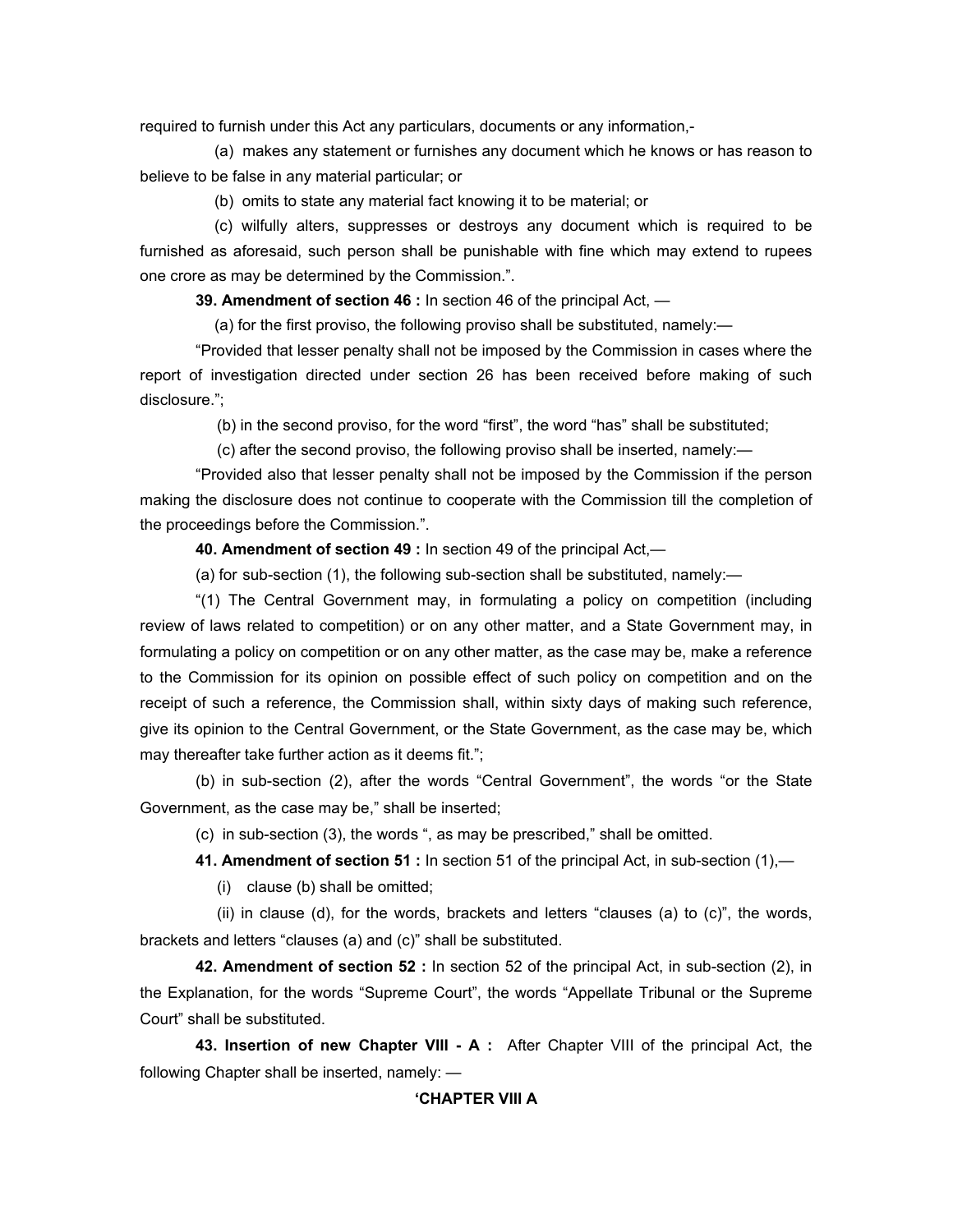#### **COMPETITION APPELLATE TRIBUNAL**

 **53A. Establishment of Appellate Tribunal :** (1) The Central Government shall, by notification, establish an Appellate Tribunal to be known as Competition Appellate Tribunal,—

 (a) to hear and dispose of appeals against any direction issued or decision made or order passed by the Commission under sub-sections (2) and (6) of section 26, section 27, section 28, section 31, section 32, section 33, section 38, section 39, section 43, section 43A, section 44, section 45 or section 46 of this Act;

 (b) to adjudicate on claim for compensation that may arise from the findings of the Commission or the orders of the Appellate Tribunal in an appeal against any finding of the Commission or under section 42A or under sub-section (2) of section 53-Q of this Act, and pass orders for the recovery of compensation under section 53N of this Act.

 (2) The Headquarter of the Appellate Tribunal shall be at such place as the Central Government may, by notification, specify.

 **53 B. Appeal to Appellate Tribunal :** (1) The Central Government or the State Government or a local authority or enterprise or any person, aggrieved by any direction, decision or order referred to in clause (a) of section 53A may prefer an appeal to the Appellate Tribunal.

 (2) Every appeal under sub-section (1) shall be filed within a period of sixty days from the date on which a copy of the direction or decision or order made by the Commission is received by the Central Government or the State Government or a local authority or enterprise or any person referred to in that sub-section and it shall be in such form and be accompanied by such fee as may be prescribed:

 Provided that the Appellate Tribunal may entertain an appeal after the expiry of the said period of sixty days if it is satisfied that there was sufficient cause for not filing it within that period.

 (3) On receipt of an appeal under sub-section (1), the Appellate Tribunal may, after giving the parties to the appeal, an opportunity of being heard, pass such orders thereon as it thinks fit, confirming, modifying or setting aside the direction, decision or order appealed against.

 (4) The Appellate Tribunal shall send a copy of every order made by it to the Commission and the parties to the appeal.

 (5) The appeal filed before the Appellate Tribunal under sub-section (1) shall be dealt with by it as expeditiously as possible and endeavour shall be made by it to dispose of the appeal within six months from the date of receipt of the appeal.

 **53C. Composition of appellate Tribunal :** The Appellate Tribunal shall consist of a Chairperson and not more than two other Members to be appointed by the Central Government.

 **53D. Qualifications for appointment of Chairperson and Members of Appellate Tribunal :** (1) The Chairperson of the Appellate Tribunal shall be a person, who is, or has been a Judge of the Supreme Court or the Chief Justice of a High Court.

 (2) A Member of the Appellate Tribunal shall be a person of ability, integrity and standing having special knowledge of, and professional experience of not less than twenty-five years in, competition matters, including competition law and policy, international trade, economics,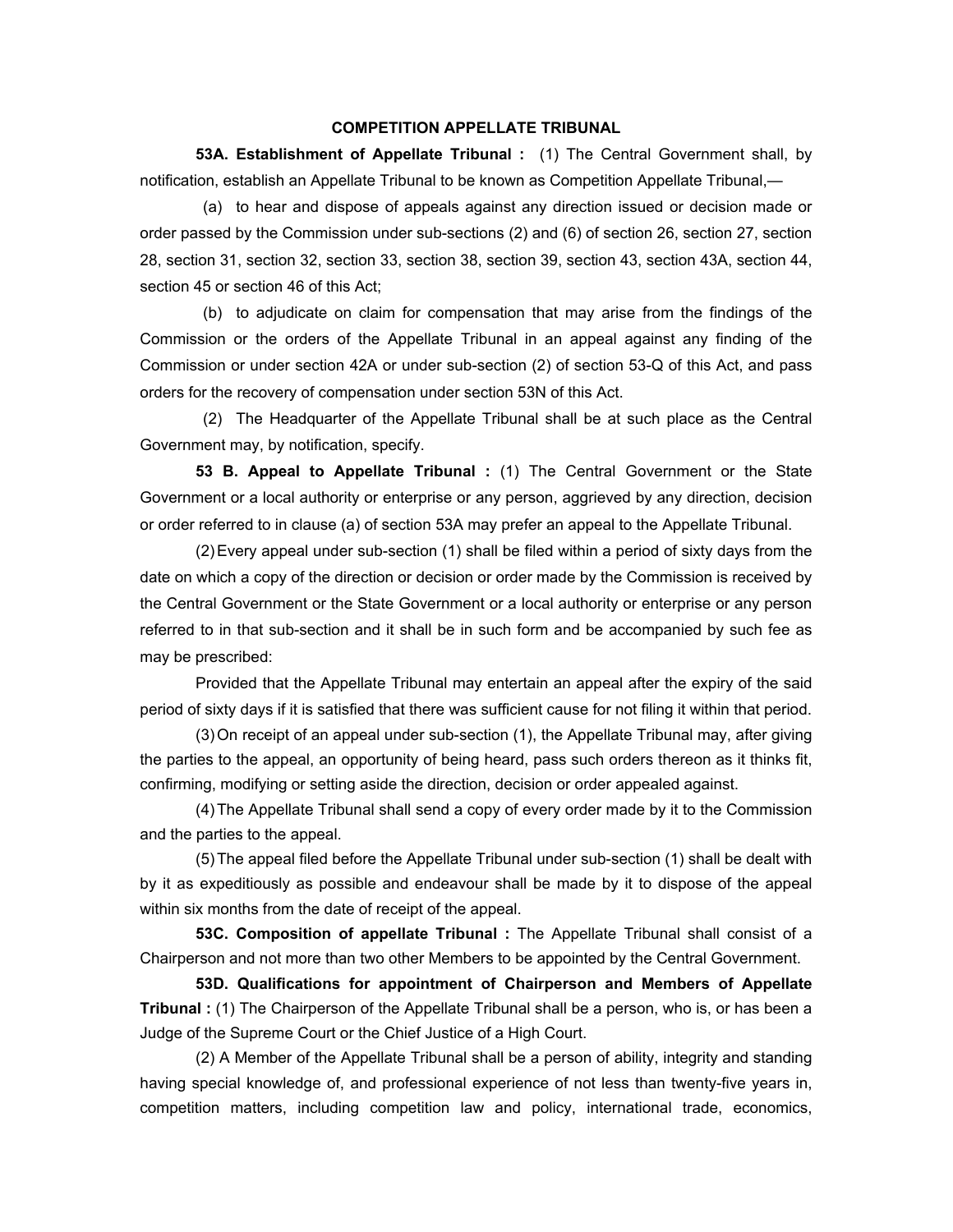business, commerce, law, finance, accountancy, management, industry, public affairs, administration or in any other matter which in the opinion of the Central Government, may be useful to the Appellate Tribunal.

 **53E. Selection Committee :** (1) The Chairperson and Members of the Appellate Tribunal shall be appointed by the Central Government from a panel of names recommended by a Selection Committee consisting of—

(a) the Chief Justice of India or his nominee……………………….Chairperson;

(b) the Secretary in the Ministry of Corporate Affairs……………………….Member;

(c) the Secretary in the Ministry of Law and Justice……………………….Member.

 (2) The term of the Selection Committee and the manner of selection of panel of names shall be such as may be prescribed.

 **53F. Term of office of Chairperson and Members of Appellate Tribunal :** The Chairperson or a Member of the Appellate Tribunal shall hold office as such for a term of five years from the date on which he enters upon his office, and shall be eligible for re-appointment:

 Provided that no Chairperson or other Member of the Appellate Tribunal shall hold office as such after he has attained,—

(a) in the case of the Chairperson, the age of sixty-eight years;

 (b) in the case of any other Member of the Appellate Tribunal, the age of sixty-five years.

 **53G. Terms and conditions of service of Chairperson and Members of Appellate Tribunal :** (1) The salaries and allowances and other terms and conditions of service of the Chairperson and other Members of the Appellate Tribunal shall be such as may be prescribed.

 (2) The salaries, allowances and other terms and conditions of service of the Chairperson and other Members of the Appellate Tribunal shall not be varied to their disadvantage after their appointment.

 **53H. Vacancies :** If, for any reason other than temporary absence, any vacancy occurs in the office of the Chairperson or a Member of the Appellate Tribunal, the Central Government shall appoint another person in accordance with the provisions of this Act to fill the vacancy and the proceedings may be continued before the Appellate Tribunal from the stage at which the vacancy is filled.

 **53-I. Resignation of Chairperson and Members of Appellate Tribunal :** The Chairperson or a Member of the Appellate Tribunal may, by notice in writing under his hand addressed to the Central Government, resign his office:

 Provided that the Chairperson or a Member of the Appellate Tribunal shall, unless he is permitted by the Central Government to relinquish his office sooner, continue to hold office until the expiry of three months from the date of receipt of such notice or until a person duly appointed as his successor enters upon his office or until the expiry of his term of office, whichever is the earliest.

 **53J. Member of Appellate Tribunal to act as its Chairperson in certain cases :** (1) In the event of the occurrence of any vacancy in the office of the Chairperson of the Appellate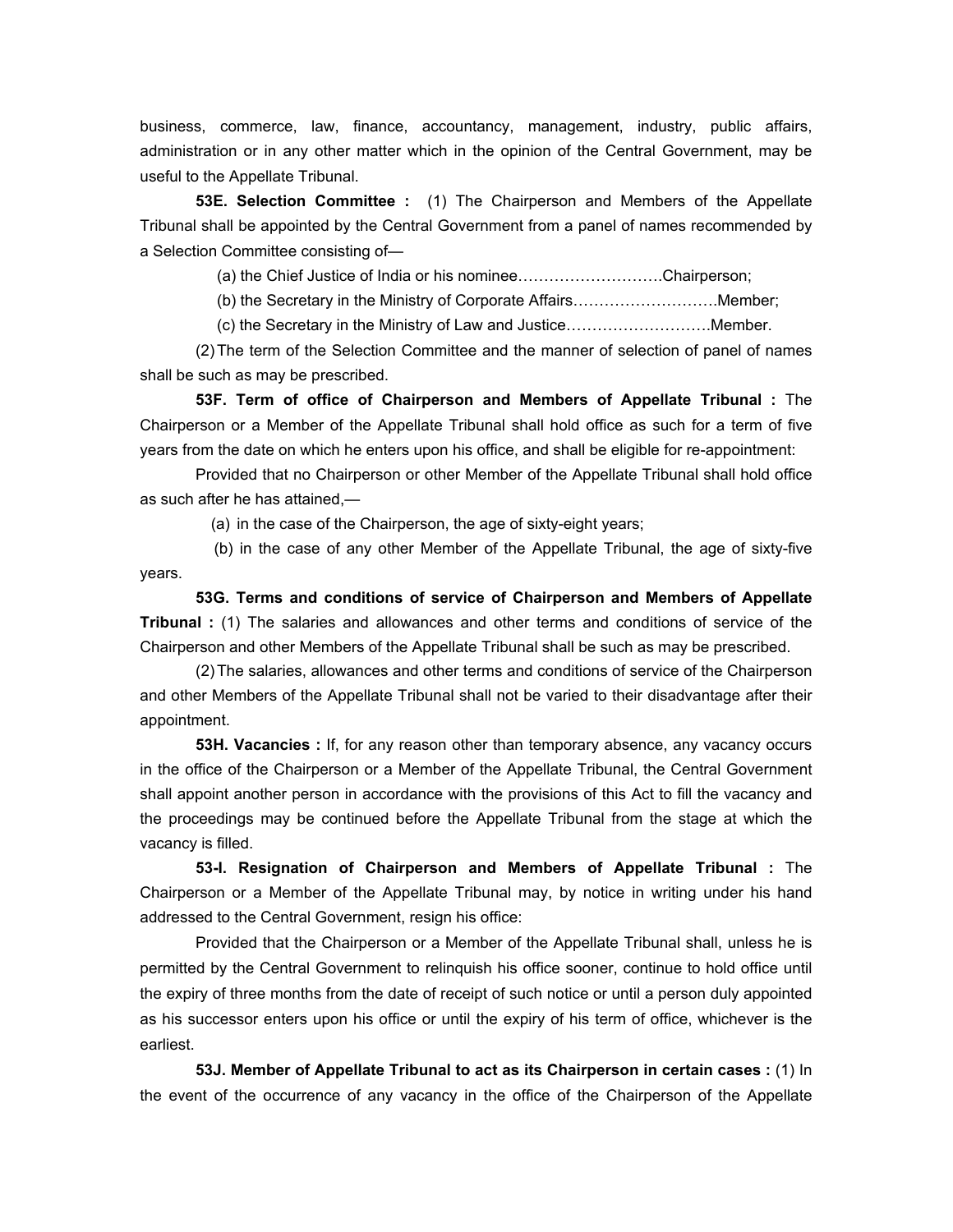Tribunal by reason of his death or resignation, the senior-most Member of the Appellate Tribunal shall act as the Chairperson of the Appellate Tribunal until the date on which a new Chairperson appointed in accordance with the provisions of this Act to fill such vacancy enters upon his office.

 (2) When the Chairperson of the Appellate Tribunal is unable to discharge his functions owing to absence, illness or any other cause, the senior-most Member or, as the case may be, such one of the Members of the Appellate Tribunal, as the Central Government may, by notification, authorise in this behalf, shall discharge the functions of the Chairperson until the date on which the Chairperson resumes his duties.

 **53K. Removal and suspension of Chairperson and Members of Appellate Tribunal :**  (1) The Central Government may, in consultation with the Chief Justice of India, remove from office the Chairperson or any other Member of the Appellate Tribunal, who —

(a) has been adjudged an insolvent; or

(b) has engaged at any time, during his term of office, in any paid employment; or

 (c) has been convicted of an offence which, in the opinion of the Central Government, involves moral turpitude; or

 (d) has become physically or mentally incapable of acting as such Chairperson or other Member of the Appellate Tribunal; or

 (e) has acquired such financial or other interest as is likely to affect prejudicially his functions as such Chairperson or Member of the Appellate Tribunal; or

 (f) has so abused his position as to render his continuance in office prejudicial to the public interest.

 (2) Notwithstanding anything contained in sub-section (1), no Chairperson or a Member of the Appellate Tribunal shall be removed from his office on the ground specified in clause (e) or clause (f) of sub-section (1) except by an order made by the Central Government after an inquiry made in this behalf by a Judge of the Supreme Court in which such Chairperson or Member had been informed of the charges against him and given a reasonable opportunity of being heard in respect of those charges.

 **53L. Restriction on employment of Chairperson and other Members of Appellate Tribunal in certain cases :** The Chairperson and other Members of the Appellate Tribunal shall not, for a period of two years from the date on which they cease to hold office, accept any employment in, or connected with the management or administration of, any enterprise which has been a party to a proceeding before the Appellate Tribunal under this Act:

 Provided that nothing contained in this section shall apply to any employment under the Central Government or a State Government or local authority or in any statutory authority or any corporation established by or under any Central, State or Provincial Act or a Government company as defined in section 617 of the Companies Act, 1956. (1 of 1956)

 **53M. Staff of Appellate Tribunal :**(1) The Central Government shall provide the Appellate Tribunal with such officers and other employees as it may think fit.

(2) The officers and other employees of the Appellate Tribunal shall discharge their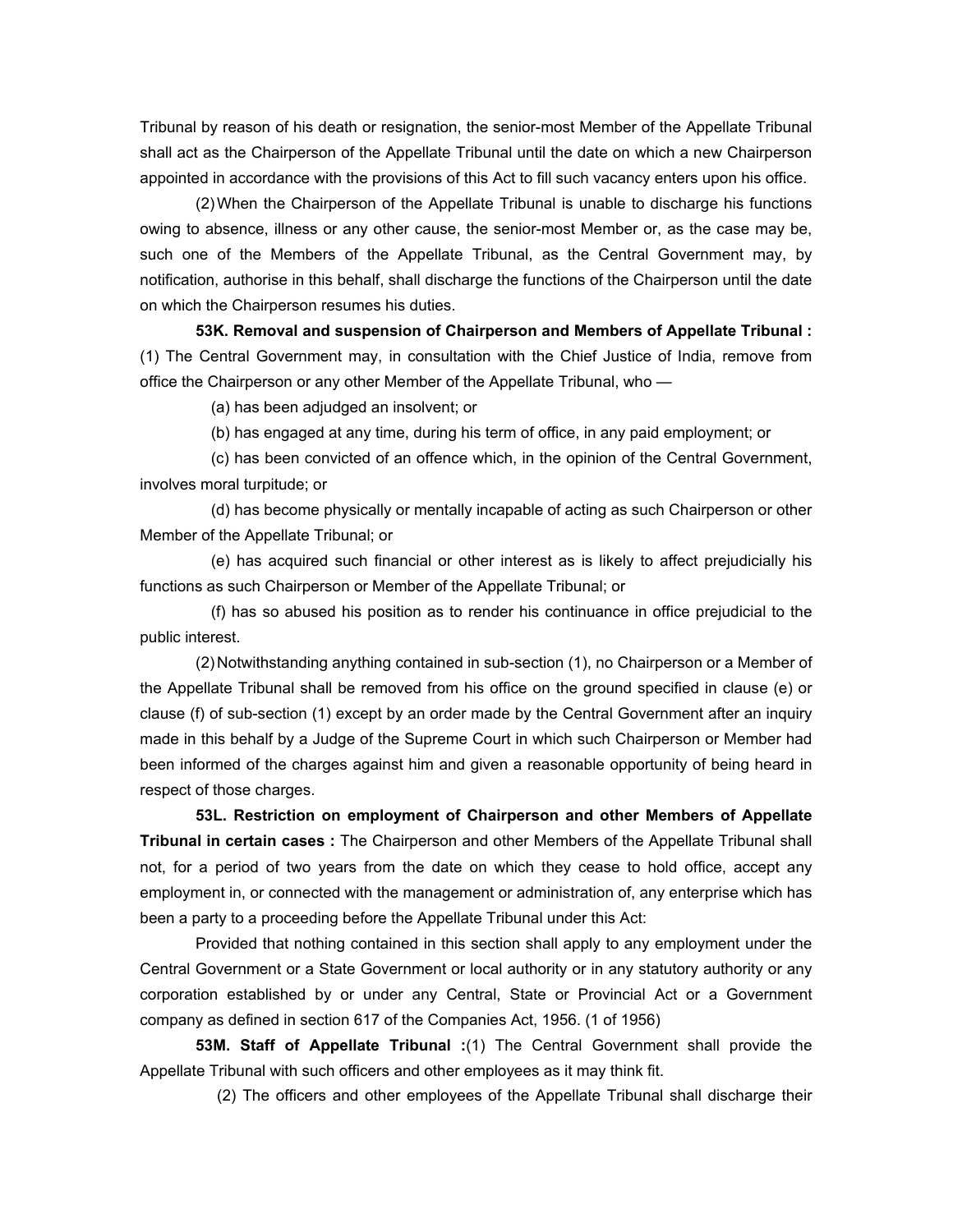functions under the general superintendence and control of the Chairperson of the Appellate Tribunal.

 (3) The salaries and allowances and other conditions of service of the officers and other employees of the Appellate Tribunal shall be such as may be prescribed.

 **53N. Awarding compensation :**(1) Without prejudice to any other provisions contained in this Act, the Central Government or a State Government or a local authority or any enterprise or any person may make an application to the Appellate Tribunal to adjudicate on claim for compensation that may arise from the findings of the Commission or the orders of the Appellate Tribunal in an appeal against any finding of the Commission or under section 42A or under subsection (2) of section 53-Q of the Act, and to pass an order for the recovery of compensation from any enterprise for any Loss or damage shown to have been suffered, by the Central Government or a State Government or a local authority or any enterprise or any person as a result of any contravention of the provisions of Chapter II, having been committed by the enterprise.

 (2) Every application made under sub-section (1) shall be accompanied by the findings of the Commission, if any, and also be accompanied with such fees as may be prescribed.

 (3) The Appellate Tribunal may, after an inquiry made into the allegations mentioned in the application made under sub-section (1), pass an order directing the enterprise to make payment to the applicant, of the amount determined by it as realisable from the enterprise as compensation for the loss or damage caused to the applicant as a result of any contravention of the provisions of Chapter II having been committed by such enterprise:

 Provided that the Appellate Tribunal may obtain the recommendations of the Commission before passing an order of compensation.

 (4) Where any loss or damage referred to in sub-section (1) is caused to numerous persons having the same interest, one or more of such persons may, with the permission of the Appellate Tribunal, make an application under that sub-section for and on behalf of, or for the benefit of, the persons so interested, and thereupon, the provisions of rule 8 of Order 1 of the First Schedule to the Code of Civil Procedure, 1908, (5 of 1908) shall apply subject to the modification that every reference therein to a suit or decree shall be construed as a reference to the application before the Appellate Tribunal and the order of the Appellate Tribunal thereon.

**Explanation.—** For the removal of doubts, it is hereby declared that —

 (a) an application may be made for compensation before the Appellate Tribunal only after either the Commission or the Appellate Tribunal on appeal under clause (a) of sub-section (1) of section 53A of the Act, has determined in a proceeding before it that violation of the provisions of the Act has taken place, or if provisions of section 42A or sub-section (2) of section 53Q of the Act are attracted.

 (b) enquiry to be conducted under sub-section (3) shall be for the purpose of determining the eligibility and quantum of compensation due to a person applying for the same, and not for examining afresh the findings of the Commission or the Appellate Tribunal on whether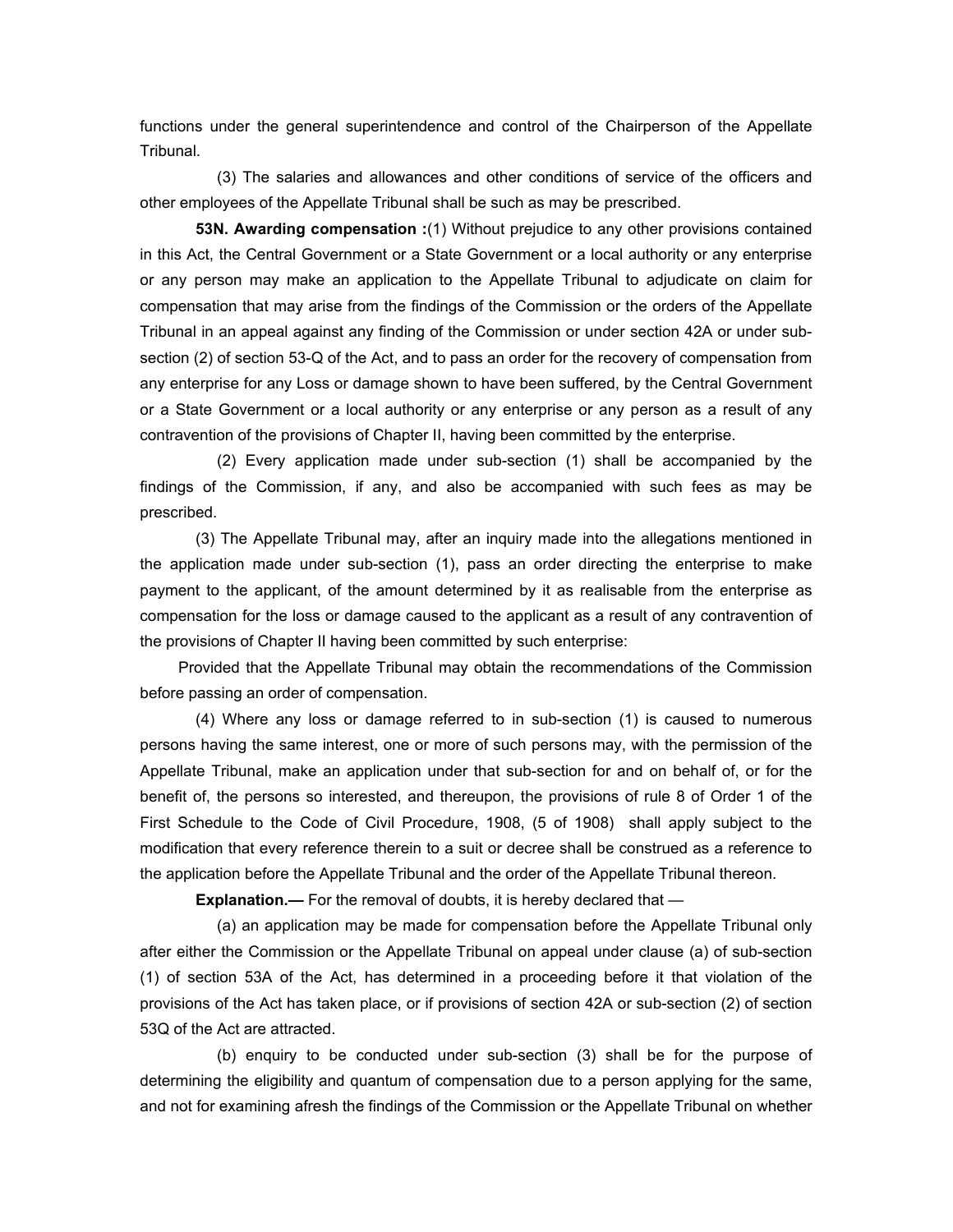any violation of the Act has taken place.

 **53-O. Procedure and powers of Appellate Tribunal :** (1) The Appellate Tribunal shall not be bound by the procedure laid down in the Code of Civil Procedure, 1908, (5 of 1908) but shall be guided by the principles of natural justice and, subject to the other provisions of this Act and of any rules made by the Central Government, the Appellate Tribunal shall have power to regulate its own procedure including the places at which they shall have their sittings.

 (2) The Appellate Tribunal shall have, for the purposes of discharging its functions under this Act, the same powers as are vested in a civil court under the Code of Civil Procedure, 1908 (5 of 1908) while trying a suit in respect of the following matters, namely:—

 (a) summoning and enforcing the attendance of any person and examining him on oath;

(b) requiring the discovery and production of documents;

(c) receiving evidence on affidavits;

(d) subject to the provisions of sections 123 and 124 of the Indian Evidence Act,

1872, (1 of 1872) requisitioning any public record or document or copy of such record or document from any office;

(e) issuing commissions for the examination of witnesses or documents;

(f) reviewing its decisions;

(g) dismissing a representation for default or deciding it ex parte;

 (h) setting aside any order of dismissal of any representation for default or any order passed by it ex parte;

(i) any other matter which may be prescribed.

 (3) Every proceedings before the Appellate Tribunal shall be deemed to be judicial proceedings within the meaning of sections 193 and 228, and for the purposes of section 196, (45 of 1860 )of the Indian Penal Code and the Appellate Tribunal shall be deemed to be a civil court for the purposes of section 195 and Chapter XXVI of the Code of Criminal Procedure, 1973 (2 of 1974).

 **53P. Execution of orders of Appellate Tribunal :**(l) Every order made by the Appellate Tribunal shall be enforced by it in the same manner as if it were a decree made by a court in a suit pending therein, and it shall be lawful for the Appellate Tribunal to send, in case of its inability to execute such order, to the court within the local limits of whose jurisdiction,—

 (a) in the case of an order against a company, the registered office of the company is situated; or

 (b) in the case of an order against any other person, place where the person concerned voluntarily resides or carries on business or personally works for gain, is situated.

 (2) Notwithstanding anything contained in sub-section (1), the Appellate Tribunal may transmit any order made by it to a civil court having local jurisdiction and such civil court shall execute the order as if it were a decree made by that court.

 **53-Q. Contravention of orders of Appellate Tribunal :**(1) Without prejudice to the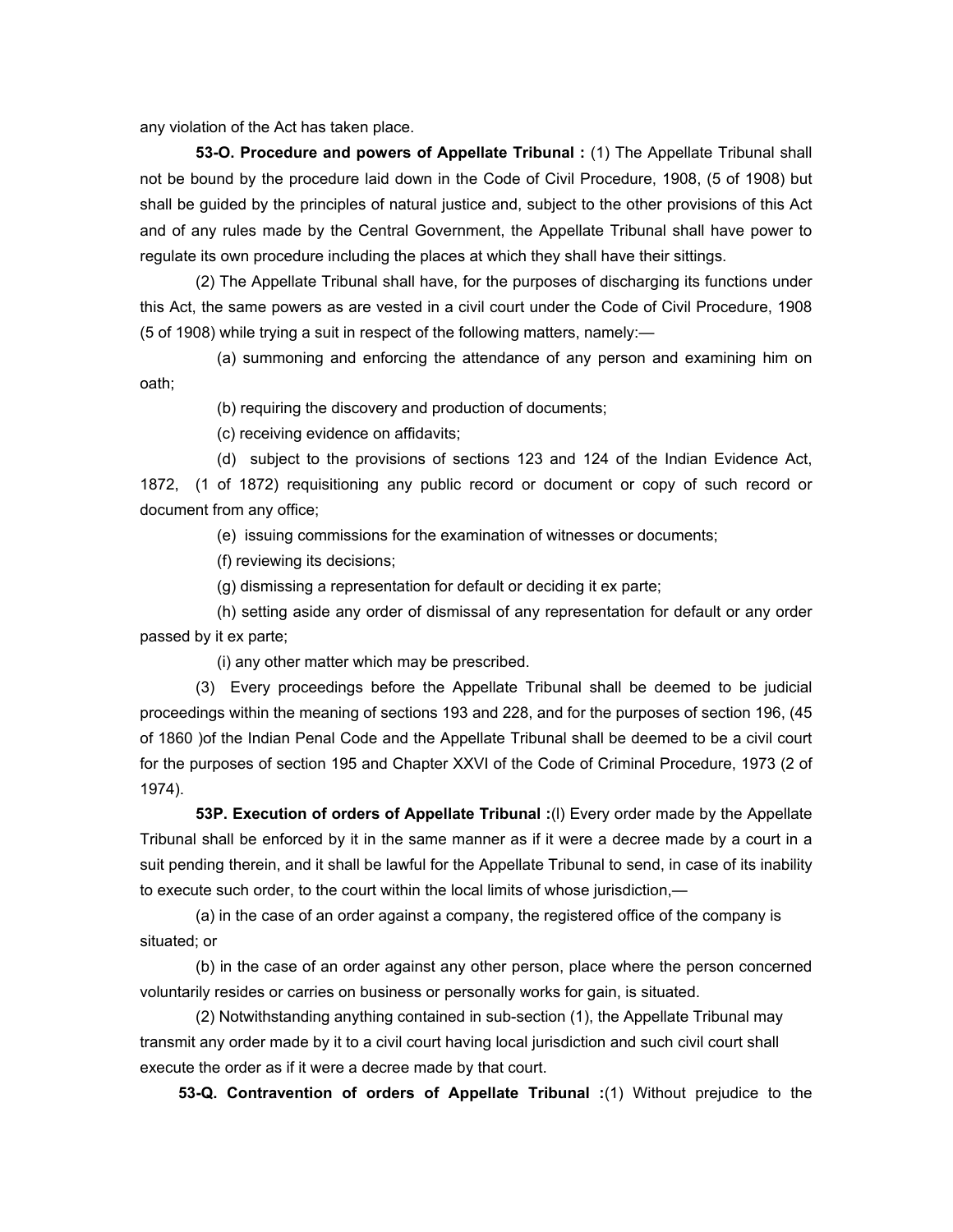provisions of this Act, if any person contravenes, without any reasonable ground, any order of the Appellate Tribunal, he shall be liable for a penalty of not exceeding rupees one crore or imprisonment for a term up to three years or with both as the Chief Metropolitan Magistrate, Delhi may deem fit:

 Provided that the Chief Metropolitan Magistrate, Delhi shall not take cognizance of any offence punishable under this sub-section, save on a complaint made by an officer authorised by the Appellate Tribunal.

 (2) Without prejudice to the provisions of this Act, any person may make an application to the Appellate Tribunal for an order for the recovery of compensation from any enterprise for any loss or damage shown to have been suffered, by such person as a result of the said enterprise contravening, without any reasonable ground, any order of the Appellate Tribunal or delaying in carrying out such orders of the Appellate Tribunal.

 **53R. Vacancy in Appellate Tribunal not to invalidate acts or proceedings :** No act or proceeding of the Appellate Tribunal shall be questioned or shall be invalid merely on the ground of existence of any vacancy or defect in the constitution of the Appellate Tribunal.

 **53-S. Right to legal representation :**(1) A person preferring an appeal to the Appellate Tribunal may either appear in person or authorise one or more chartered accountants or company secretaries or cost accountants or Legal practitioners or any of its officers to present his or its case before the Appellate Tribunal.

 (2) The Central Government or a State Government or a local authority or any enterprise preferring an appeal to the Appellate Tribunal may authorise one or more chartered accountants or company secretaries or cost accountants or legal practitioners or any of its officers to act as presenting officers and every person so authorised may present the case with respect to any appeal before the Appellate Tribunal.

 (3) The Commission may authorise one or more chartered accountants or company secretaries or cost accountants or legal practitioners or any of its officers to act as presenting officers and every person so authorised may present the case with respect to any appeal before the Appellate Tribunal.

 **Explanation.—** The expressions "chartered accountant" or "company secretary" or "cost accountant" or "legal practitioner" shall have the meanings respectively assigned to them in the Explanation to section 35.

 **53T. Appeal to Supreme Court :** The Central Government or any State Government or the Commission or any statutory authority or any local authority or any enterprise or any person aggrieved by any decision or order of the Appellate Tribunal may file an appeal to the Supreme Court within sixty days from the date of communication of the decision or order of the Appellate Tribunal to them:

 Provided that the Supreme Court may, if it is satisfied that the applicant was prevented by sufficient cause from filing the appeal within the said period, allow it to be filed after the expiry of the said period of sixty days.

 **53U. Power to Punish for contempt :** The Appellate Tribunal shall have, and exercise,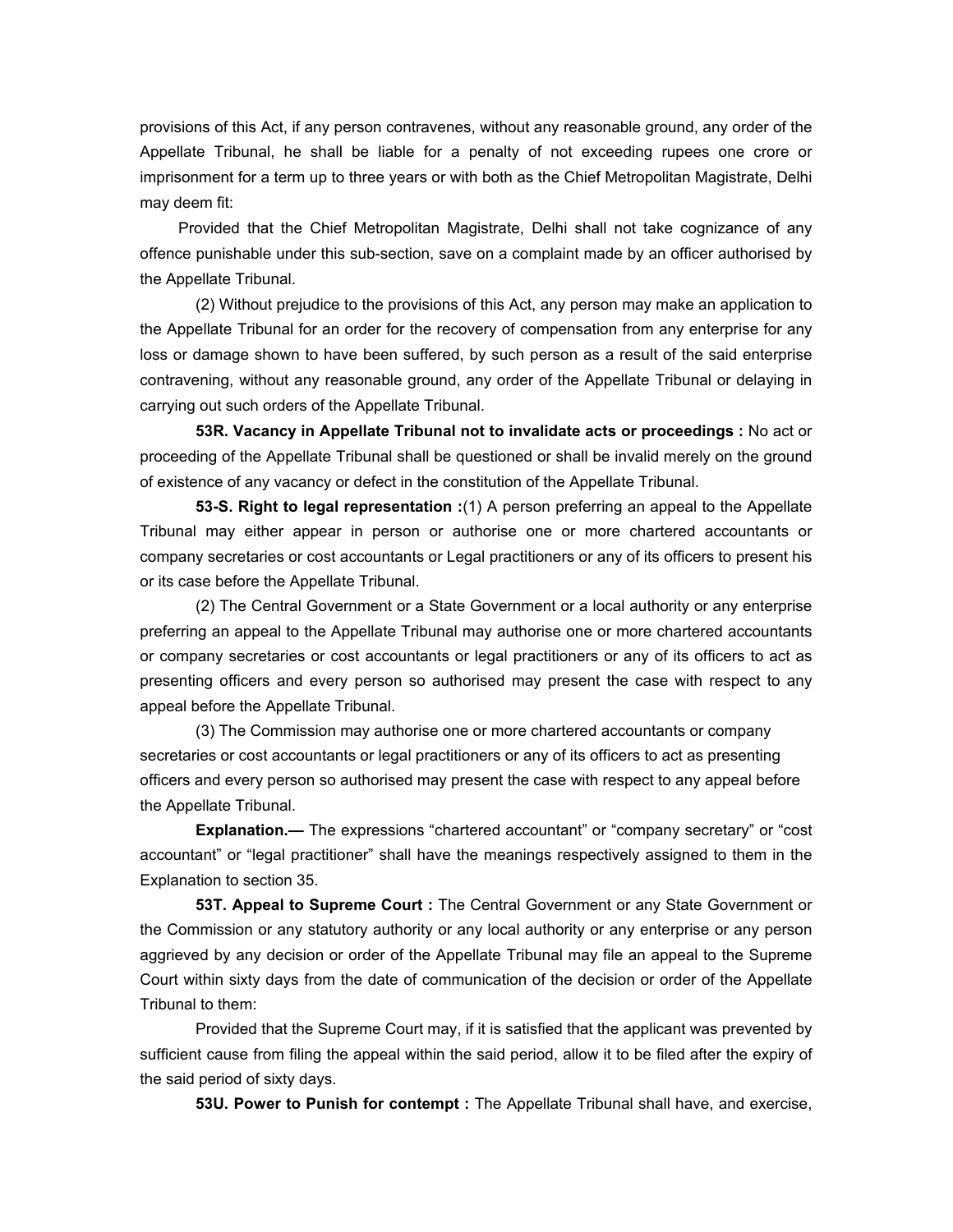the same jurisdiction, powers and authority in respect of contempt of itself as a High Court has and may exercise and, for this purpose, the provisions of the Contempt of Courts Act, 1971 (70 of 1971) shall have effect subject to modifications that,

 (a) the reference therein to a High Court shall be construed as including a reference to the Appellate Tribunal;

 (b) the references to the Advocate-General in section 15 of the said Act shall be construed as a reference to such Law Officer as the Central Government may, by notification, specify in this behalf.

 **44. Amendment of section 57 :** In section 57 of the principal Act, for the words "the Commission", the words "the Commission or the Appellate Tribunal" shall be substituted.

 **45. Substitution of new section for section 58 :** For section 58 of the principal Act, the following section shall be substituted, namely:—

 **"58. Chairperson, Members, Director General, Secretary, officers and other employees, etc., to be public servants:** The Chairperson and other Members and the Director General, Additional, Joint, Deputy or Assistant Directors General and Secretary and officers and other employees of the Commission and the Chairperson, Members, officers and other employees of the Appellate Tribunal shall be deemed, while acting or purporting to act in pursuance of any of the provisions of this Act, to be public servants within the meaning of section 21 (45 of 1860) of the Indian Penal Code.".

 **46. Amendment of section 59 :** In section 59 of the principal Act, for the words "the Registrar or officers or other employees of the Commission", the words "the Secretary or officers or other employees of the Commission or the Chairperson, Members, officers and other employees of the Appellate Tribunal" shall be substituted.

 **47. Amendment of section 61 :** In section 61 of the principal Act, for the word "Commission", the words "Commission or the Appellate Tribunal" shall be substituted.

 **48. Amendment of section 63 :** In section 63 of the principal Act, in sub-section (2), —

(i) for clause (a), the following clause shall be substituted, namely:—

 "(a) the term of the Selection Committee and the manner of selection of panel of names under sub-section (2) of section 9;";

(ii) clause (c) shall be omitted;

(iii) after clause (d), the following clause shall be inserted, namely: —

 "(da) the number of Additional, Joint, Deputy or Assistant Directors General or such officers or other employees in the office of Director General and the manner in which such Additional, Joint, Deputy or Assistant Directors General or such officers or other employees may be appointed under sub-section (IA) of section 16;";

 (iv) in clauses (e) and (f), for the words "such other advisers, consultants or officers", the words "such officers or other employees" shall be substituted;

(v) in clause (g), for the word "Registrar", the word "Secretary" shall be substituted;

(vi) clauses (h), (i) and (j) shall be omitted;

(vii) after clause (m), the following clauses shall be inserted, namely: —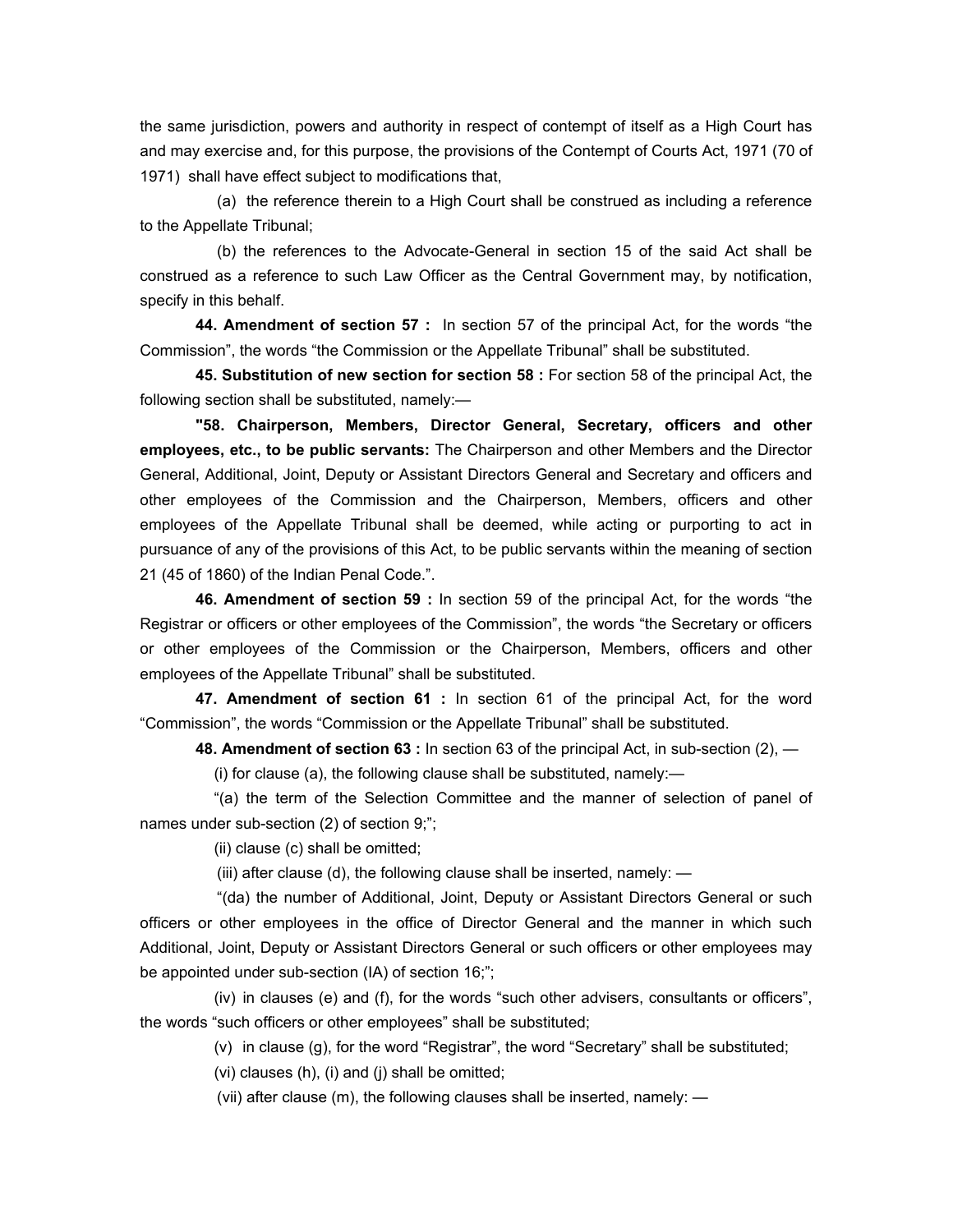"(ma) the form in which an appeal may be filed before the Appellate Tribunal under sub-section (2) of section 53B and the fees payable in respect of such appeal;

 (mb) the term of the Selection Committee and the manner of selection of panel of names under sub-section (2) of section 53E;

 (mc) the salaries and allowances and other terms and conditions of service of the Chairperson and other Members of the Appellate Tribunal under sub- -section (1) of section 53G;

 (md) the salaries and allowances and other conditions of service of the officers and other employees of the Appellate Tribunal under sub-section (3) of section 53M;

 (me) the fee which shall be accompanied with every application made under subsection (2) of section 53N;

 (mf) the other matters under clause (i) of sub-section (2) of section 53-O in respect of which the Appellate Tribunal shall have powers under the Code of Civil Procedure, 1908 (5 of 1908) while trying a suit;"

(viii) for clause (n), the following clause shall be substituted, namely:—

 "(n) the manner in which the monies transferred to the Competition Commission of India or the Appellate Tribunal shall be dealt with by the Commission or the Appellate Tribunal, as the case may be, under the fourth proviso to sub-section (2)'of section 66.".

 **49. Amendment of section 64 :** In section 64 of the principal Act, in sub-section (2), for clauses (d) and (e), the following clauses shall be substituted, namely:—

 "(d) the procedures to be followed for engaging the experts and professionals under sub-section (3) of section 17;

(e) the fee which may be determined under clause (a) of sub-section (1) of section 19;

 (f) the rules of procedure in regard to the transaction of business at the meetings of the Commission under sub-section (I) of section 22;

 (g) the manner in which penalty shall be recovered under sub-section (1) of section 39;

 (h) any other matter in respect of which provision is to be, or may be, made by regulations.".

 **50. Amendment of section 66 :** In section 66 of the principal Act,—

(a) for sub-section (1), the following sub-sections shall be substituted, namely:-

 (1) The Monopolies and Restrictive Trade Practices Act, 1969 (54 of 1969) is hereby repealed and the Monopolies and Restrictive Trade Practices Commission established under sub-section (1) of section 5 of the said Act (hereafter referred to as the repealed Act) shall stand dissolved:

 Provided that, notwithstanding anything contained in this sub-section, the Monopolies and Restrictive Trade Practices Commission established under sub-section (1) of section 5 of the repealed Act may continue to exercise jurisdiction and power under the repealed Act for a period of two years from the date of the commencement of this Act in respect of all cases or proceedings (including complaints received by it or references or applications made to it) filed before the commencement of this Act as if the Monopolies and Restrictive Trade Practices Act, 1969 (54 of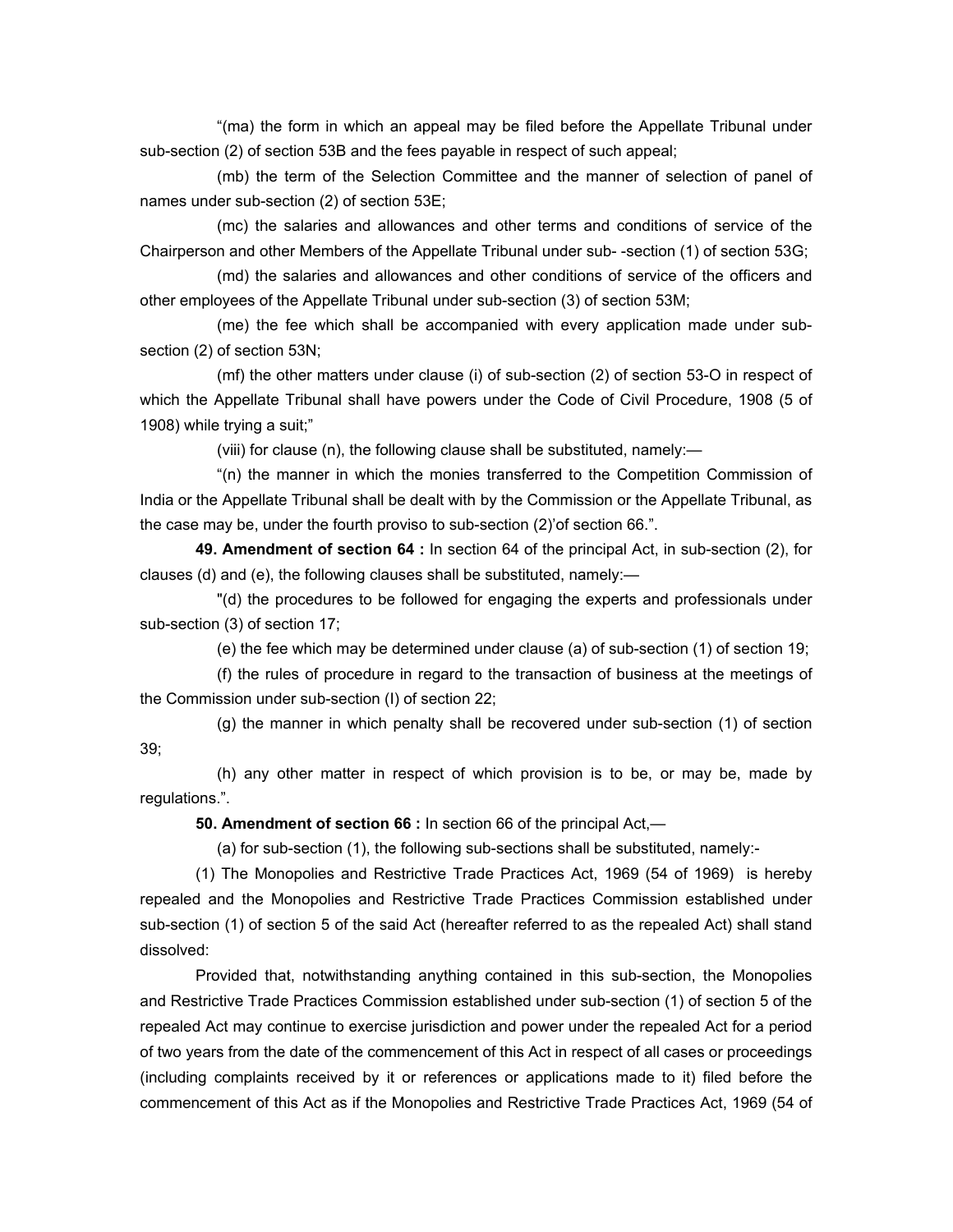1969) had not been repealed and all the provisions of the said Act so repealed shall mutatis mutandis apply to such cases or proceedings or complaints or references or applications and to all other matters.

 **Explanation.-** For the removal of doubts, it is hereby declared that nothing in this proviso shall confer any jurisdiction or power upon the Monopolies and Restrictive Trade Practices Commission to decide or adjudicate any case or proceeding arising under the Monopolies and Restrictive Trade Practices Act, 1969 on or after the commencement of this Act.

 (1A) The repeal of the Monopolies and Restrictive Trade Practices Act, 1969 (54 of 1969) shall, however, not affect,—

 (a) the previous operation of the Act so repealed or anything duly done or suffered thereunder; or

 (b) any right, privilege, obligation or liability acquired, accrued or incurred under the Act so repealed; or

 (c) any penalty, confiscation or punishment incurred in respect of any contravention under the Act so repealed; or

 (d) any proceeding or remedy in respect of any such right, privilege, obligation, liability, penalty, confiscation or punishment as aforesaid, and any such proceeding or remedy may be instituted, continued or enforced, and any such penalty, confiscation or punishment may be imposed or made as if that Act had not been repealed.".

(b) in sub-section  $(2)$ , —

(i) for the second proviso, the following proviso shall be substituted, namely:—

 "Provided further that the Director General of Investigation and Registration, Additional, Joint, Deputy or Assistant Directors General of Investigation and Registration or any officer or other employee who has been, immediately before the dissolution of the Monopolies and Restrictive Trade Practices Commission employed on regular basis by the Monopolies and Restrictive Trade Practices Commission, shall become, on and from such dissolution, the officer and employee, respectively, of the Competition Commission of India or the Appellate Tribunal, in such manner as may be specified by the Central Government, with the same rights and privileges as to pension, gratuity and other like matters as would have been admissible to him if the rights in relation to such Monopolies and Restrictive Trade Practices Commission had not been transferred to, and vested in, the Competition Commission of India or the Appellate Tribunal, as the case may be, and shall continue to do so unless and until his employment in the Competition Commission of India or the Appellate Tribunal, as the case may be, is duly terminated or until his remuneration, terms and conditions of employment are duly altered by the Competition Commission of India or the Appellate Tribunal, as the case may be;";

 (ii) in the third proviso, for the words "the Central Government", the words "the Competition Commission of India or the Appellate Tribunal, as the case may be," shall be substituted;

(iii) in the fourth proviso,—